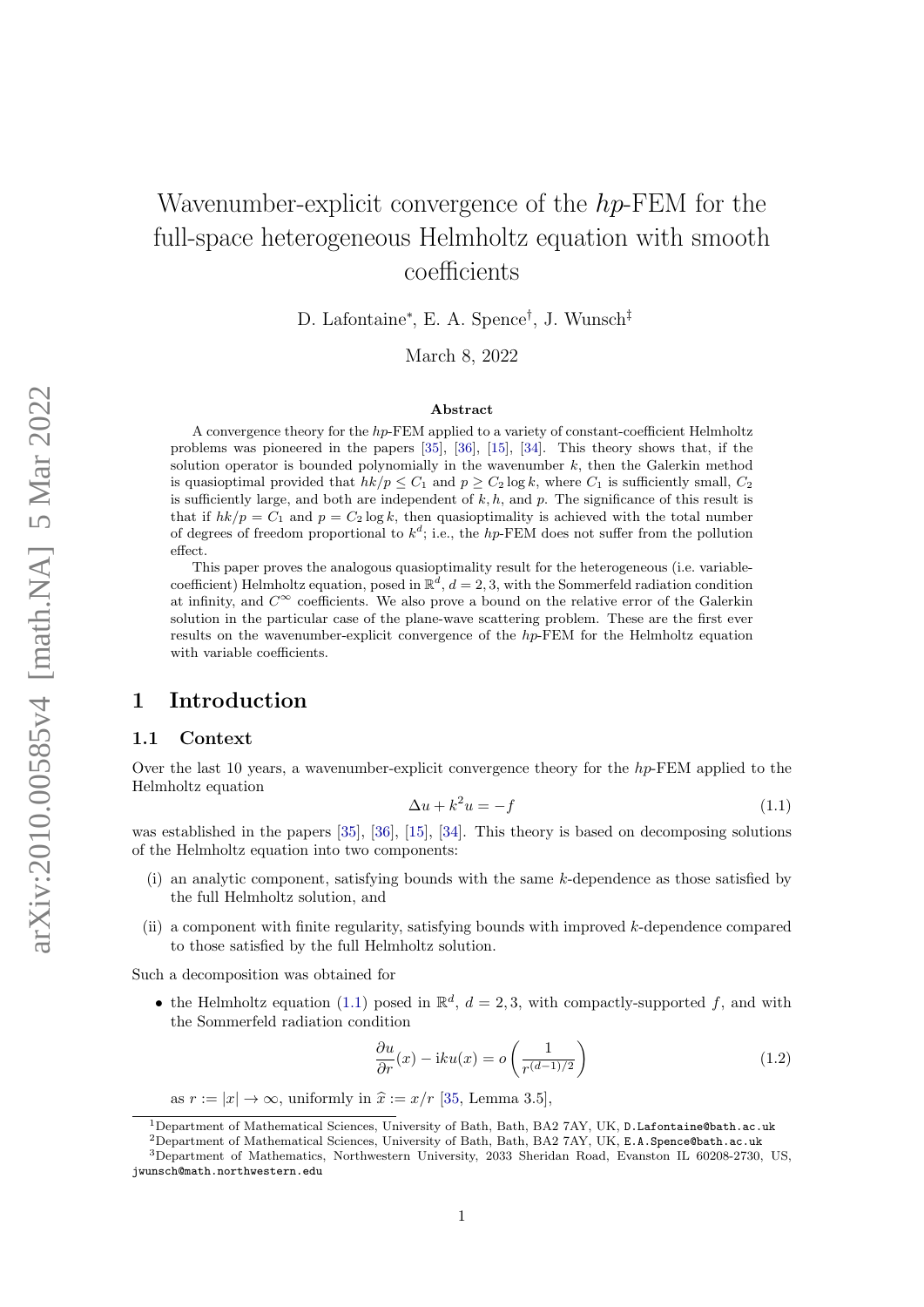- the Helmholtz exterior Dirichlet problem where the obstacle has analytic boundary [\[36,](#page-20-1) Theorem 4.20],
- the Helmholtz interior impedance problem where the domain is either smooth  $(d = 2, 3)$  [\[36,](#page-20-1) Theorem 4.10], [\[34,](#page-20-2) Theorem 4.5], or polygonal [\[36,](#page-20-1) Theorem 4.10], [\[15,](#page-19-0) Theorem 3.2].

This decomposition was then used to prove quasioptimality of the hp-FEM applied to the standard Helmholtz variational formulation in [\[35\]](#page-20-0), [\[36\]](#page-20-1), [\[15\]](#page-19-0), and applied to a discontinuous Galerkin formulation in [\[34\]](#page-20-2). Indeed, for the standard variational formulation (defined for the full-space problem in Definition [2.2](#page-4-0) below) applied to the boundary value problems above, if the solution operator of the problem is bounded polynomially in  $k$  (see Definition [2.6](#page-6-0) below), then there exist  $C_1, C_2$ , and  $C_{\text{qo}}$  (independent of k, h, and p) such that if

<span id="page-1-1"></span>
$$
\frac{hk}{p} \le C_1 \quad \text{and} \quad p \ge C_2 \log k \tag{1.3}
$$

then the Galerkin solution  $u_N$  exists, is unique, and satisfies

$$
||u - u_N||_{H^1_k} \leq C_{\mathbf{q}_0} \min_{v_N \in V_N} ||u - v_N||_{H^1_k},
$$

where  $V_N$  is the *hp* approximation space and the norm  $\|\cdot\|_{H^1_k}$  is the standard weighted  $H^1$  norm (defined by [\(2.7\)](#page-5-0) below). Since the total number of degrees of freedom of the approximation space is proportional to  $(p/h)^d$ , the significance of this result is that it shows there is a choice of h and p such that the Galerkin solution is quasioptimal, with quasioptimality constant (i.e.  $C_{00}$ ) independent of k, and with the total number of degrees of freedom proportional to  $k^d$ ; thus, with these choices of k and p, the hp-FEM does not suffer from the pollution effect [\[2\]](#page-19-1).

Over the last few years, there has been increasing interest in the numerical analysis of the heterogeneous Helmholtz equation, i.e. the Helmholtz equation with variable coefficients

<span id="page-1-0"></span>
$$
\nabla \cdot (\mathbf{A} \nabla u) + k^2 n u = -f; \tag{1.4}
$$

see, e.g., [\[8\]](#page-19-2), [\[3\]](#page-19-3), [\[10\]](#page-19-4), [\[18\]](#page-19-5), [\[38\]](#page-20-3), [\[21\]](#page-19-6), [\[16\]](#page-19-7), [\[29\]](#page-20-4), [\[19\]](#page-19-8). However there do not yet exist in the literature analogous results to those in [\[35\]](#page-20-0), [\[36\]](#page-20-1), [\[15\]](#page-19-0), [\[34\]](#page-20-2) for the variable-coefficient Helmholtz equation.

#### <span id="page-1-3"></span>1.2 Informal statement and discussion of the main results

The main results. This paper considers the variable-coefficient Helmholtz equation [\(1.4\)](#page-1-0) with  $C^{\infty}$  coefficients posed in  $\mathbb{R}^d$ ,  $d=2,3$ , with the Sommerfeld radiation condition at infinity. We obtain analogous results to those obtained in [\[35\]](#page-20-0) for this scenario with constant coefficients. That is, we prove quasioptimality of the  $hp$ -FEM under the conditions  $(1.3)$  and provided that the solution operator is polynomially bounded in  $k$ ; see Theorem [3.4](#page-7-0) below.

We obtain this result by decomposing the solution  $u$  to  $(1.4)$  into two components:

$$
u|_{B_R} = u_{H^2} + u_{\mathcal{A}}
$$

where  $u_{H^2} \in H^2(B_R)$  and  $u_{\mathcal{A}}$  is analytic in  $B_R$ , where  $B_R$  denotes the ball of radius R centred at the origin (and  $R$  is arbitrary); see Theorem [3.1](#page-6-1) below. This is exactly analogous to the decomposition obtained in [\[35\]](#page-20-0), except that now u satisfies the variable-coefficient equation  $(1.4)$ instead of  $(1.1)$ .

Overview of the ideas behind the decomposition and subsequent bounds. The idea in [\[35\]](#page-20-0) was to decompose the data  $f$  in [\(1.1\)](#page-0-0) into "low-" and "high-" frequency components, with  $u_A$  the Helmholtz solution for the low-frequency component of f and  $u_H$ <sup>2</sup> the Helmholtz solution for the high-frequency component of  $f$ . The frequency cut-offs were defining using the indicator function

<span id="page-1-2"></span>
$$
1_{B_{\lambda k}}(\zeta) := \begin{cases} 1 & \text{for } |\zeta| \le \lambda \, k, \\ 0 & \text{for } |\zeta| \ge \lambda \, k, \end{cases} \tag{1.5}
$$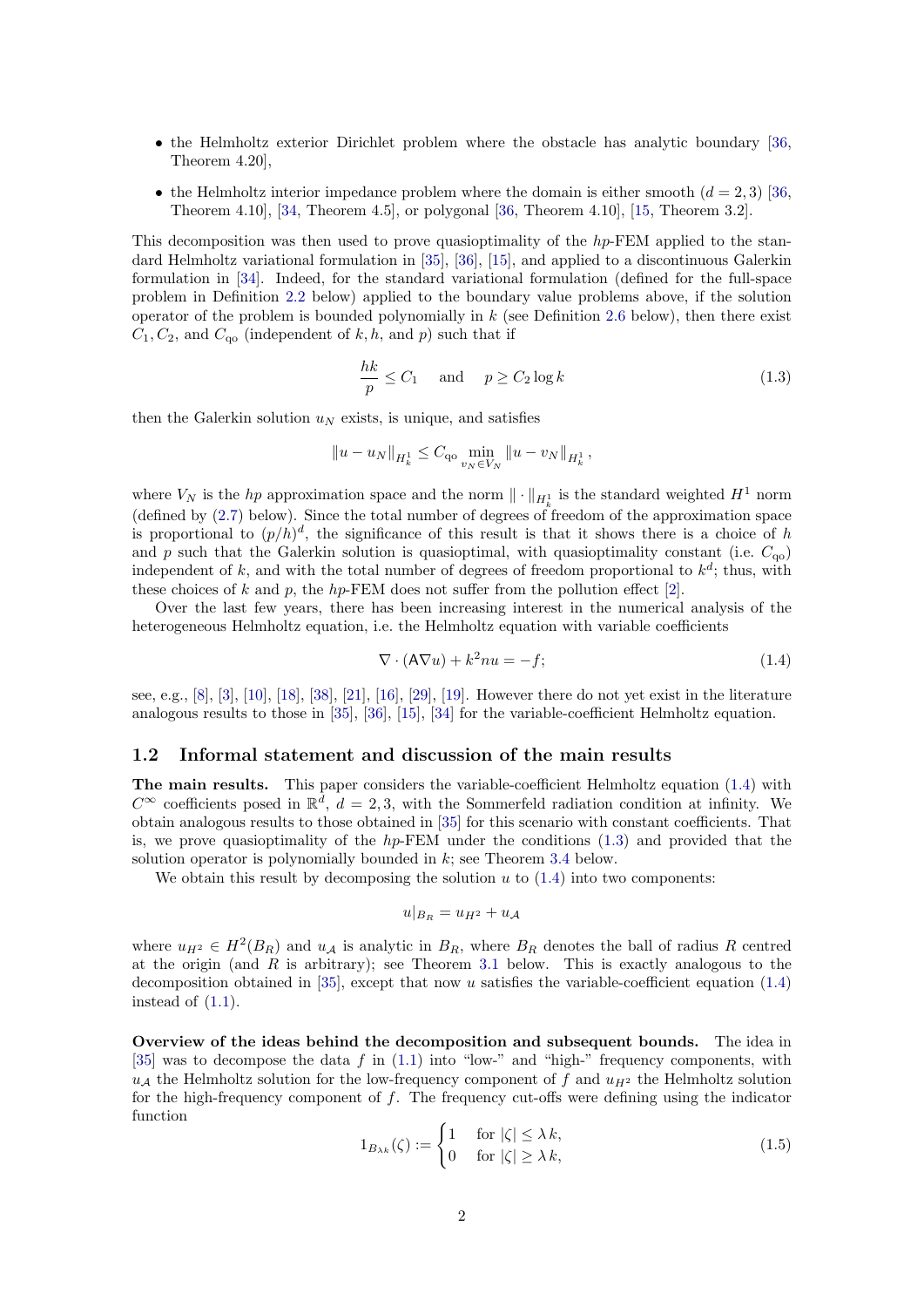with  $\lambda$  a free parameter (see [\[35,](#page-20-0) Equation 3.31] and the surrounding text). In [\[35\]](#page-20-0) the frequency cut-off  $(1.5)$  was then used with (a) the expression for u as a convolution of the fundamental solution and the data  $f$ , and (b) the fact that the fundamental solution is known explicitly when  $A = I$  and  $n = 1$ , to obtain the appropriate bounds on  $u_A$  and  $u_{H^2}$  using explicit calculation.

In this paper we use the same idea as in [\[35\]](#page-20-0) of decomposing into low- and high-frequency components, but apply frequency cut-offs to the solution u as opposed to the data f. Then, given any cut-off function that is zero for  $|\zeta| \geq Ck$ , bounding the corresponding low-frequency component  $u_A$  is relatively straightforward using basic properties of the Fourier-transform (namely the expression for the Fourier transform of a derivative and Parseval's theorem). Indeed, in Fourier space each derivative corresponds to a power of the Fourier variable  $\zeta$ , and the frequency cut-off means that  $|\zeta| \leq Ck$  for  $u_{\mathcal{A}}$ ; i.e. every derivative of  $u_{\mathcal{A}}$  brings down a power of k compared to  $u_{\mathcal{A}}$ (see §[5.3](#page-14-0) below). The main difficulty therefore is showing that the high-frequency component  $u_{H^2}$ satisfies a bound with one power of  $k$  improvement over the bound satisfied by  $u$ .

The main idea of the present paper is that the high-frequency cut-off can be chosen so that the (scaled) Helmholtz operator

<span id="page-2-0"></span>
$$
P_k := -(k^{-2}\nabla \cdot (\mathbf{A}\nabla \cdot) + n)
$$
\n(1.6)

is *semiclassically elliptic* on the support of the high-frequency cut-off. Furthermore, choosing the cut-off function to be smooth (as opposed to discontinuous, as in  $(1.5)$ ) then allows us to use basic facts about the "nice" behaviour of elliptic semiclassical pseudodifferential operators (namely, they are invertible up to a small error) to prove the required bound on  $u_{H^2}$ . (Recall that semiclassical pseudodifferential operators are just pseudodifferential operators with a large/small parameter; in this case the large parameter is  $k$ .)

We now discuss further the frequency cut-offs and the bound on  $u_{H2}$  via ellipticity.

**The frequency cut-offs.** In contrast to [\(1.5\)](#page-1-2), we choose  $\chi_{\mu} \in C_{\text{comp}}^{\infty}(\mathbb{R}^d)$  such that

<span id="page-2-1"></span>
$$
\chi_{\mu}\left(k^{-2}|\zeta|^2\right) = \begin{cases} 1 & \text{for } |\zeta| \le \sqrt{\mu}\,k, \\ 0 & \text{for } |\zeta| \ge \sqrt{2\mu}\,k, \end{cases} \tag{1.7}
$$

where the parameter  $\mu$  is chosen later in the argument. With the Fourier transform and its inverse defined by

$$
\mathcal{F}\varphi(\zeta) := \int_{\mathbb{R}^d} \exp\left(-\mathbf{i}x \cdot \zeta\right) \varphi(x) \, \mathrm{d}x \quad \text{and} \quad \mathcal{F}^{-1}\psi(x) := (2\pi)^{-d} \int_{\mathbb{R}^d} \exp\left(\mathbf{i}x \cdot \zeta\right) \psi(\zeta) \, \mathrm{d}\zeta,\tag{1.8}
$$

we define the low-frequency cut-off  $\Pi_L$  by

<span id="page-2-3"></span>
$$
\Pi_L v(x) := \mathcal{F}^{-1}\Big(\chi_\mu\big(k^{-2}|\zeta|^2\big)\,\mathcal{F}v(\zeta)\Big),\tag{1.9}
$$

and the high-frequency cut-off  $\Pi_H$  by

<span id="page-2-4"></span>
$$
\Pi_H v(x) := \mathcal{F}^{-1}\Big(\big(1 - \chi_\mu\big(k^{-2}|\zeta|^2\big)\big)\,\mathcal{F}v(\zeta)\Big),\tag{1.10}
$$

so that  $\Pi_L + \Pi_H = I$ . We let  $\varphi \in C_c^{\infty}$  be equal to one on  $B_{R+1}$  and vanish outside  $B_{R+2}$ , and then

$$
u_{\mathcal{A}} := \Pi_L(\varphi u)\big|_{B_R} \quad \text{and} \quad u_{H^2} := \Pi_H(\varphi u)\big|_{B_R}.\tag{1.11}
$$

The bound on the high-frequency component  $u_{H^2}$  via ellipticity. Recall that a PDE is elliptic if its principal symbol is non-zero. The concept of ellipticity for semiclassical differential operators (or, more generally, semiclassical pseudodifferential operators) is analogous, except that it now involves the semiclassical principal symbol (see [\(4.17\)](#page-12-0) below). The semiclassical principal symbol of  $P_k$  [\(1.6\)](#page-2-0) is

<span id="page-2-2"></span>
$$
\langle A\xi, \xi \rangle - n,\tag{1.12}
$$

where  $\langle \cdot, \cdot \rangle$  denotes the  $\ell^2$  inner product and  $\xi = k^{-1}\zeta$  (see [\(4.12\)](#page-11-0) below and the surrounding text).

If the parameter  $\mu$  in the cut-off function  $\chi_{\mu}$  [\(1.7\)](#page-2-1) is chosen to be a certain function of A and n (see [\(5.7\)](#page-13-0) below), then the symbol [\(1.12\)](#page-2-2) is bounded away from zero when  $k^{-2}|\zeta|^2 \geq \mu$ , i.e. in the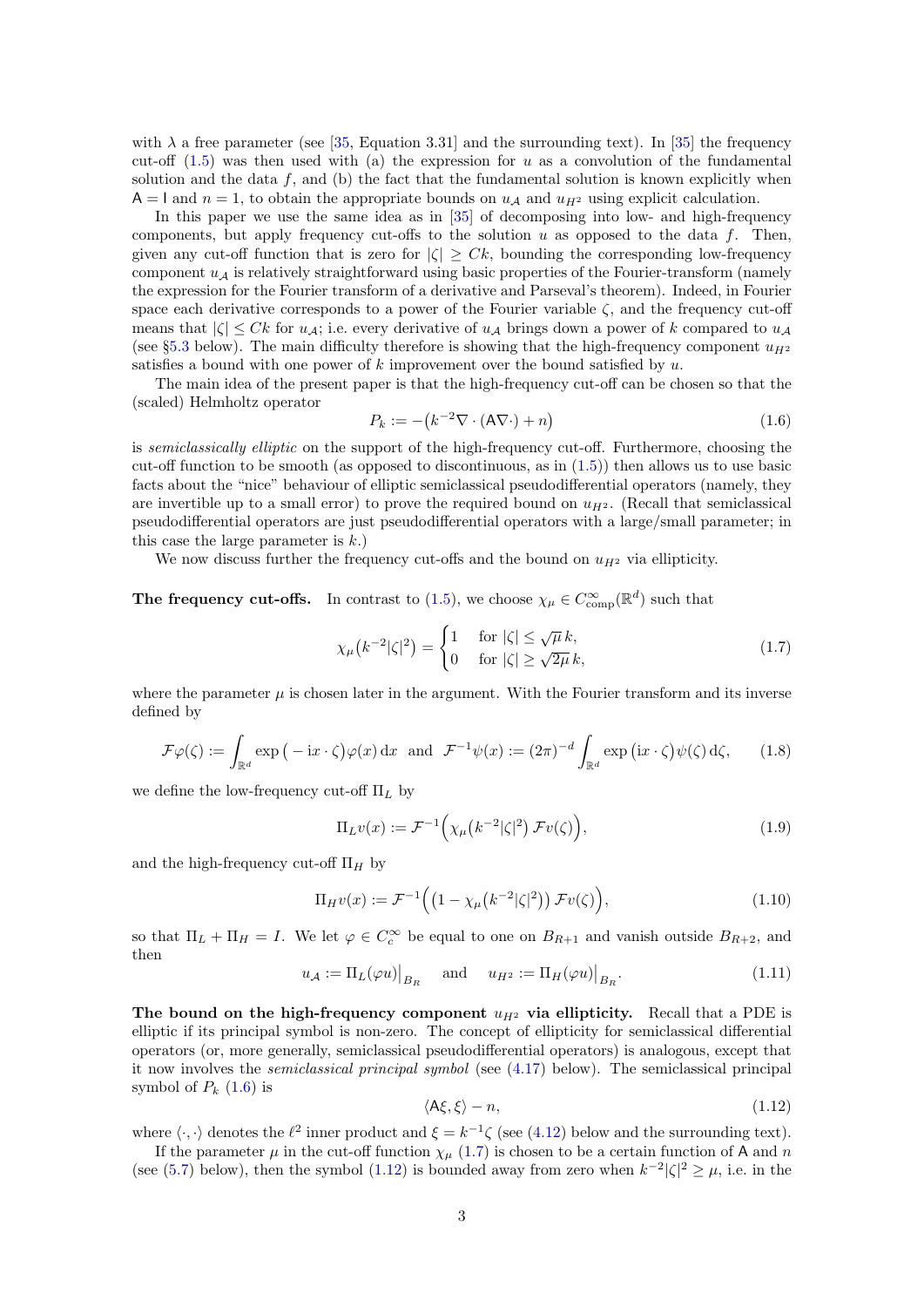region of Fourier space where  $\Pi_H$  is non-zero; one therefore describes  $P_k$  as "microlocally elliptic", where the adjective "microlocal" indicates that we have ellipticity on just a region of phase space (rather than on all of phase space in the more familiar global ellipticity).

These ellipticity properties are then used with the standard microlocal elliptic estimate for pseudodifferential operators, appearing in the semiclassical setting in, e.g., [\[14,](#page-19-9) Appendix E], and stated in this setting as Theorem [4.3](#page-12-1) below. The whole point is that a semiclassical pseudodifferential operator that is elliptic in some region of phase space can be inverted (up to some small error) in that region, and the norm of the inverse is bounded uniformly in the large parameter (here k) as long as one uses weighted norms (analogous to the familiar  $H_k^1$  norm  $(2.7)$ ).

The result is that  $u_{H^2}$  satisfies a bound with one power of k improvement over the bound satisfied by  $u$  (compare  $(3.1)$  and  $(2.12)$ ). To give a simple illustration of how ellipticity can give this improved  $k$ -dependence, we contrast the solutions of

$$
P_k u := -(\Delta + k^2)u = f
$$
 and  $\tilde{P}_k v := -(\Delta - k^2)v = f$ ,

with both equations posed in  $\mathbb{R}^d$  with compactly-supported f, and with u satisfying the Sommerfeld radiation condition [\(1.2\)](#page-0-1) and v satisfying boundedness at infinity. The  $L^2 \to L^2$  bounds that are sharp in terms of k-dependence are

$$
||u||_{L^{2}(B_R)} \lesssim k^{-1} ||f||_{L^{2}(\mathbb{R}^d)}
$$
 and  $||v||_{L^{2}(\mathbb{R}^d)} \lesssim k^{-2} ||f||_{L^{2}(\mathbb{R}^d)},$ 

with the former given by Part (i) of Theorem [2.7,](#page-6-2) and the latter following from the Lax-Milgram theorem. The operator  $P_k$  is not semiclassically elliptic on all of phase space (its semiclassical principal symbol is  $|\xi|^2 - 1$ ), whereas  $\tilde{P}_k$  is semiclassically elliptic on all of phase space (its semiclassical principal symbol is  $|\xi|^2 + 1$ ; we therefore see that ellipticity has resulted in the solution operator having improved k-dependence. The proof of the bound on  $u_{H^2}$  is more technical, but the idea – that the improvement in  $k$ -dependence comes from ellipticity – is the same.

The assumption that the solution operator is polynomially bounded in  $k$ . We need to assume that the solution operator is polynomially bounded in  $k$  (in sense of Definition [2.6](#page-6-0) below), both in proving the bound on  $u_{H^2}$ , and in proving quasi-optimality of the hp-FEM.

The k-dependence of the Helmholtz solution operator depends on whether the problem is trap-ping or nontrapping. For the heterogeneous Helmholtz equation [\(1.4\)](#page-1-0) posed in  $\mathbb{R}^d$  (i.e. with no obstacle), trapping can be created by the coefficients A and n; see, e.g., [\[39\]](#page-20-5). If the problem is nontrapping, then the Helmholtz solution operator (measured in the natural norms) is bounded in  $k$ . However, under the strongest form of trapping, the Helmholtz solution operator can grow exponentially in  $k$  [\[39\]](#page-20-5). Nevertheless, it has recently been proved that, if a set of frequencies of arbitrarily small measure is excluded, then the solution operator is polynomially bounded under any type of trapping  $[28]$ . Therefore, the result that the h<sub>p</sub>-FEM is quasi-optimal holds for a wide class of Helmholtz problems; see Corollary [3.5](#page-7-2) below.

Why do we need  $C^{\infty}$  coefficients? As highlighted above, our proof of the decomposition relies on standard results about semiclassical pseudodifferential operators (recapped in §[4\)](#page-9-0). These results are usually stated for  $C^{\infty}$  symbols, and thus to fit into this framework A and n must be  $C^{\infty}$ . However, examining the results we use, we see that we only need the symbol of the PDE to be in  $C<sup>L</sup>$  where L depends only on the dimension d and on the exponent M appearing in the assumption that the solution operator is polynomially bounded (see Definitions [2.5](#page-5-2) and [2.6](#page-6-0) below). Therefore, while we consider  $A, n \in C^{\infty}$  to easily use results about semiclassical pseudodifferential operators from [\[52\]](#page-20-7), [\[14,](#page-19-9) Appendix E], our results hold for  $A \in C^L$  and  $n \in C^L$ , where  $L = L(d, M)$ .

Extending the decomposition result to the solution of other PDEs. Our proof of the decomposition result only relies on the principal symbol of the differential operator being bounded below at infinity (in the sense of [\(3.8\)](#page-8-0) below). Therefore, the decomposition result Theorem [3.1](#page-6-1) is valid for a much larger class of PDEs (and indeed pseudodifferential operators) than [\(1.4\)](#page-1-0); see Remark [3.7](#page-8-1) below for more details.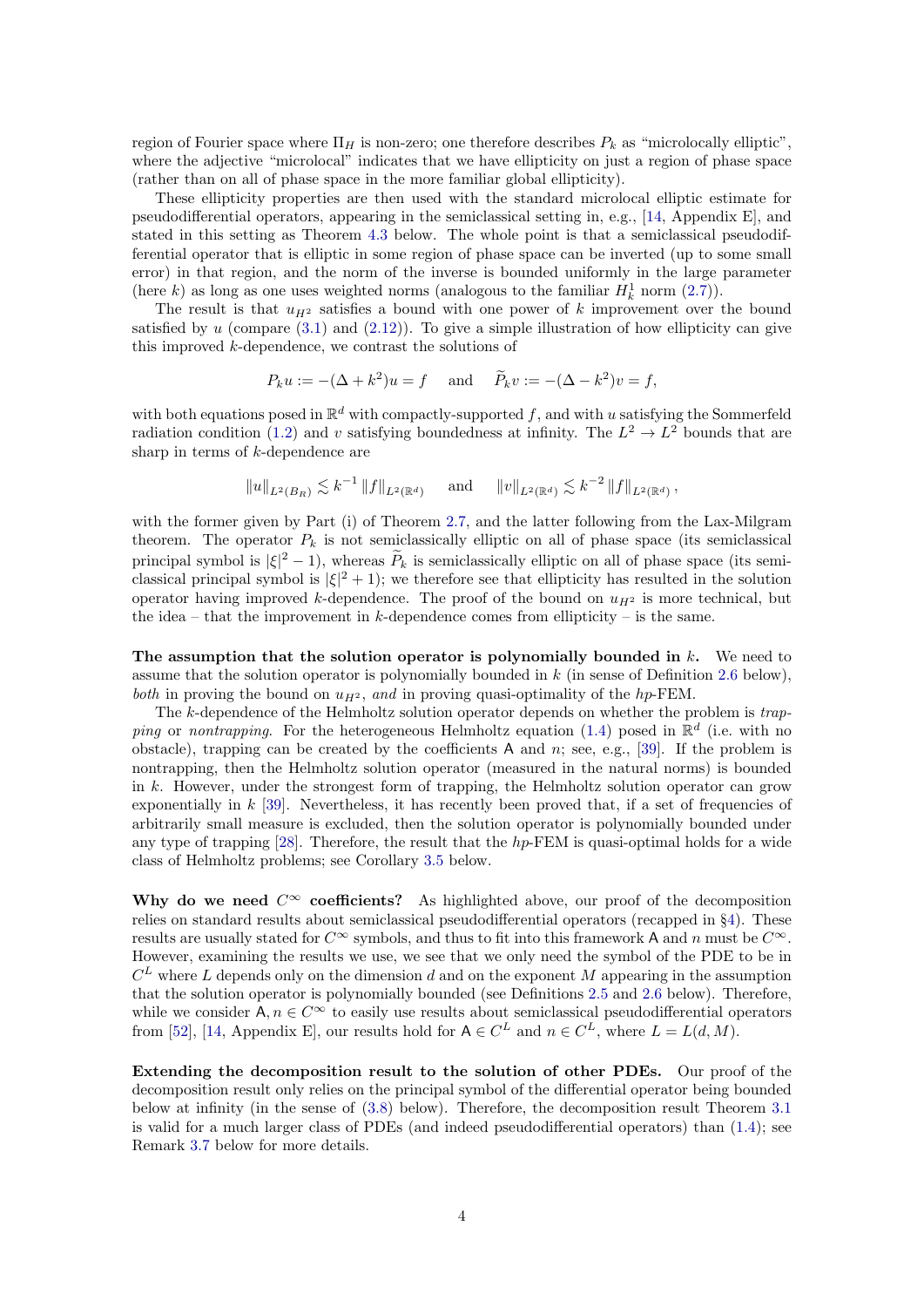In the follow-up paper [\[27\]](#page-20-8), we use the ideas of the present paper combined with much more sophisticated tools of semiclassical and microlocal analysis (namely the black-box scattering frame-work of Sjöstrand–Zworski [\[45\]](#page-20-9), the Helffer–Sjöstrand functional calculus [\[23\]](#page-20-10), and associated results by Helffer, Robert, and Sjöstrand  $[22]$ ,  $[40]$ ,  $[44]$ ) to prove analogous decompositions for a wide variety of scattering problems (albeit with slightly weaker estimates on  $u_A$ ). In particular, the main result of the present paper, Theorem [3.1,](#page-6-1) is rederived in this more general context as [\[27,](#page-20-8) Theorem 1.16].

We also note that, as announced in the abstract [\[4\]](#page-19-11), Bernkopf, Chaumont–Frelet, and Melenk are also studying the question of k-explicit convergence of the  $hp$ -FEM for the Helmholtz equation with variable coefficients.

Outline of the paper. §[2](#page-4-1) gives the definitions of the boundary-value problem and the finiteelement method. §[3](#page-6-3) states the main results. §[4](#page-9-0) recaps results about semiclassical pseudodifferential operators, with [\[52\]](#page-20-7) and [\[14,](#page-19-9) Appendix E] as the main references. §[5](#page-12-2) proves the result about the decomposition  $u|_{B_R} = u_{H^2} + u_{\mathcal{A}}$  (Theorem [3.1\)](#page-6-1). §[6](#page-16-0) proves the result about quasioptimality of the hp-FEM (Theorem [3.4\)](#page-7-0).

### <span id="page-4-1"></span>2 Formulation of the problem

#### 2.1 The boundary value problem

<span id="page-4-2"></span>Assumption 2.1 (Assumptions on the coefficients)  $A \in C^{\infty}(\mathbb{R}^d,$  SPD) (where SPD is the set of  $d \times d$  real, symmetric, positive-definite matrices) is such that supp( $I - A$ ) is compact in  $\mathbb{R}^d$ and there exist  $0 < A_{\text{min}} \leq A_{\text{max}} < \infty$  such that, in the sense of quadratic forms,

$$
A_{\min} \le \mathsf{A}(x) \le A_{\max} \quad \text{for all } x \in \mathbb{R}^d. \tag{2.1}
$$

 $n \in C^{\infty}(\mathbb{R}^d, \mathbb{R})$  is such that supp $(1 - n)$  is compact in  $\mathbb{R}^d$  and there exist  $0 < n_{\min} \leq n_{\max} < \infty$ such that

$$
n_{\min} \le n(x) \le n_{\max} \quad \text{for all } x \in \mathbb{R}^d. \tag{2.2}
$$

Let  $R > 0$  be such that supp( $I - A$ )  $\cup$  supp $(1 - n) \in B_R$ , where  $B_R$  denotes the ball of radius R about the origin and  $\in$  denotes compact containment. Let  $\gamma$  and  $\partial_n$  denote the Dirichlet and Neumann traces, respectively, on  $\partial B_R$ , where the normal vector for the Neumann trace points out of  $B_R$ .

Define  $DtN_k: H^{1/2}(\partial B_R) \to H^{-1/2}(\partial B_R)$  to be the Dirichlet-to-Neumann map for the equation  $\Delta u + k^2 u = 0$  posed in the exterior of  $B_R$  with the Sommerfeld radiation condition [\(1.2\)](#page-0-1). The definition of  $DtN_k$  in terms of Hankel functions and polar coordinates (when  $d=2$ )/spherical polar coordinates (when  $d = 3$ ) is given in, e.g., [\[35,](#page-20-0) Equations 3.7 and 3.10].

<span id="page-4-0"></span>Definition 2.2 (Heterogeneous Helmholtz Problem on  $\mathbb{R}^d$ ) Given A and n satisfying As-sumption [2.1,](#page-4-2)  $R > 0$  such that supp $(1 - A) \cup \text{supp}(1 - n) \in B_R$ ,  $k > 0$ , and  $F \in (H^1(B_R))^*$ ,  $u \in H^1(B_R)$  satisfies the Heterogeneous Helmholtz Problem on  $\mathbb{R}^d$  if u satisfies the variational problem

<span id="page-4-3"></span>
$$
find \ u \in H^{1}(B_{R}) \ such \ that \quad a(u,v) = F(v) \quad \text{for all } v \in H^{1}(B_{R}), \tag{2.3}
$$

where

$$
a(u,v) := \int_{B_R} \left( (\mathbf{A} \nabla u) \cdot \overline{\nabla v} - k^2 n u \overline{v} \right) - \left\langle \mathrm{DtN}_k(\gamma u), \gamma v \right\rangle_{\partial B_R},\tag{2.4}
$$

where  $\langle \cdot, \cdot \rangle_{\partial B_R}$  denotes the duality pairing on  $\partial B_R$  that is linear in the first argument and antilinear in the second.

#### <span id="page-4-4"></span>Lemma 2.3 (Helmholtz boundary value problems included in Definition [2.2\)](#page-4-0)  $(i)$  If

<span id="page-4-6"></span><span id="page-4-5"></span>
$$
F(v) := \int_{B_R} f \, \overline{v} \tag{2.5}
$$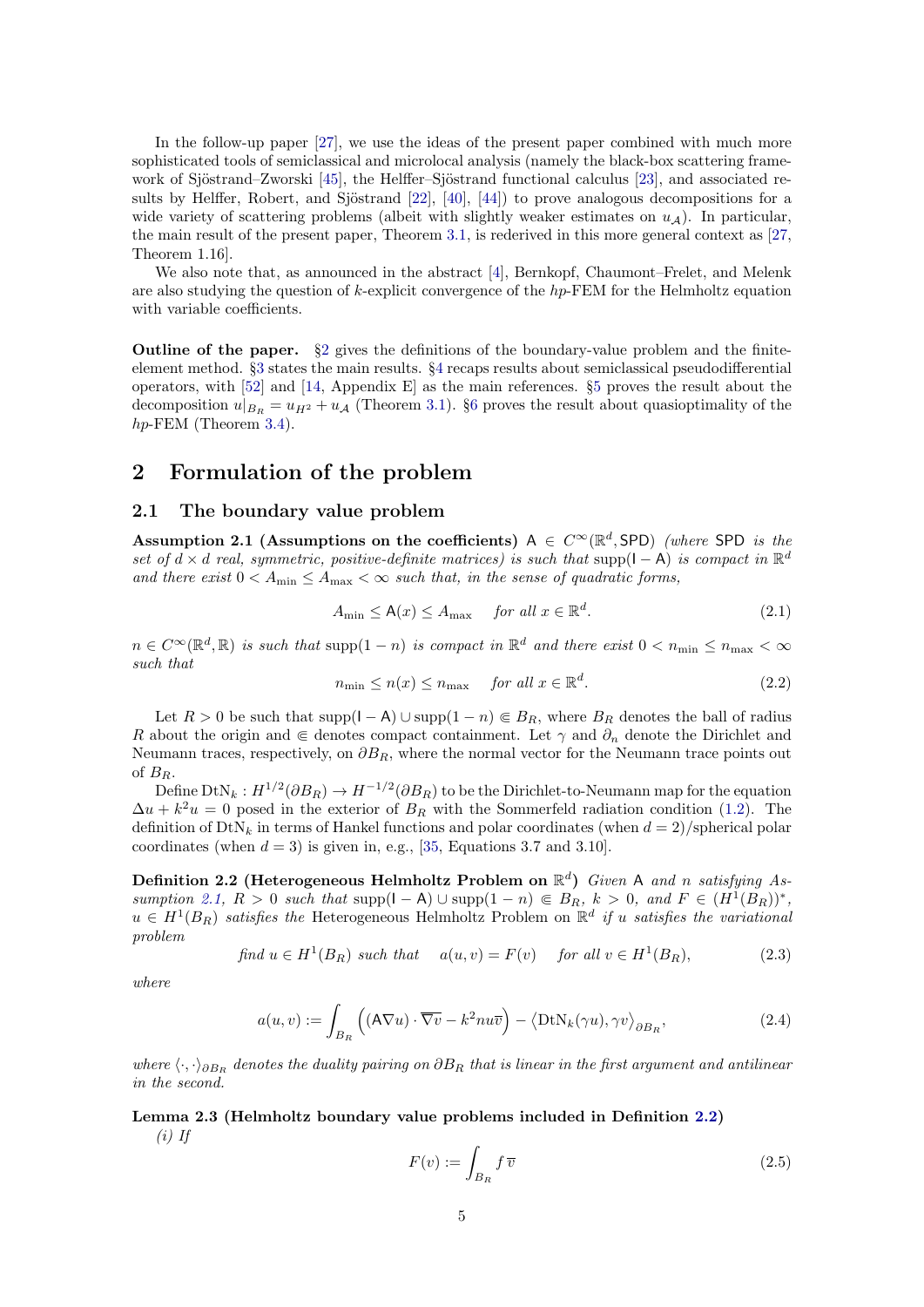with  $f \in L^2(B_R)$ , then the solution u to [\(2.3\)](#page-4-3) equals  $\widetilde{u}|_{B_R}$ , where  $\widetilde{u} \in H^1_{loc}(\mathbb{R}^d)$  is the solution to

$$
\nabla \cdot (\mathsf{A} \nabla \widetilde{u}) + k^2 n \widetilde{u} = -f \quad in \ \mathbb{R}^d,
$$

and  $\tilde{u}$  satisfies the Sommerfeld radiation condition [\(1.2\)](#page-0-1).

(ii) If

<span id="page-5-7"></span>
$$
F(v) := \int_{\partial B_R} \left( \partial_n u^I - \text{DtN}_k(\gamma u^I) \right) \overline{\gamma v} \quad \text{with} \quad u^I(x) := \exp(ikx \cdot a), \tag{2.6}
$$

where  $a \in \mathbb{R}^d$  with  $|a| = 1$ , then the solution u to [\(2.3\)](#page-4-3) equals  $\tilde{u}|_{B_R}$ , where  $\tilde{u} \in H^1_{loc}(\mathbb{R}^d)$  is the solution of the Holmholtz plane wave solutions replaced i.e. solution of the Helmholtz plane-wave scattering problem; *i.e.* 

$$
\nabla \cdot (\mathsf{A} \nabla \widetilde{u}) + k^2 n \widetilde{u} = 0 \quad in \ \mathbb{R}^d,
$$

and  $\widetilde{u}^S := \widetilde{u} - u^I$  satisfies the Sommerfeld radiation condition [\(1.2\)](#page-0-1).

Part (i) of Lemma [2.3](#page-4-4) is proved in, e.g., [\[20,](#page-19-12) Lemma 3.3]; the proof of Part (ii) is similar.

Let the weighted  $H^1$  norm,  $\|\cdot\|_{H^1_k(B_R)}$ , be defined by

<span id="page-5-0"></span>
$$
||u||_{H_k^1(B_R)}^2 := ||\nabla u||_{L^2(B_R)}^2 + k^2 ||u||_{L^2(B_R)}^2.
$$
\n(2.7)

<span id="page-5-6"></span>**Lemma 2.4** The solution of the Heterogeneous Helmholtz Problem on  $\mathbb{R}^d$  (defined in Definition [2.2\)](#page-4-0) exists, is unique, and there exists  $C(k, A, n, R) > 0$  such that

<span id="page-5-3"></span>
$$
||u||_{H_k^1(B_R)} \le C ||F||_{(H_k^1(B_R))^*} \quad \text{for all } k > 0.
$$
 (2.8)

*Proof.* Uniqueness follows from the unique continuation principle; see [\[20,](#page-19-12)  $\S$ 1], [\[21,](#page-19-6)  $\S$ 2] and the references therein. Since  $a(\cdot, \cdot)$  satisfies a Gårding inequality (see [\(6.4\)](#page-17-0) below), Fredholm theory then gives existence and the bound [\(2.8\)](#page-5-3).

**Properties of**  $DtN_k$  and  $a(\cdot, \cdot)$ . We use later the following two properties of  $DtN_k$ : given  $k_0, R_0 > 0$ , there exists  $C_{\text{DtN}} = C_{\text{DtN}}(k_0 R_0)$  such that, for all  $k \geq k_0$  and  $R \geq R_0$ ,

<span id="page-5-4"></span>
$$
\left| \left\langle \mathrm{DtN}_k(\gamma u), \gamma v \right\rangle_{\partial B_R} \right\rangle \right| \leq C_{\mathrm{DtN1}} \left\| u \right\|_{H^1_k(B_R)} \|v\|_{H^1_k(B_R)} \tag{2.9}
$$

for all  $u, v \in H^1(B_R)$ , and

<span id="page-5-5"></span>
$$
-\Re\langle \text{DtN}_k \phi, \phi \rangle_{\partial B_R} \ge 0 \quad \text{ for all } \phi \in H^{1/2}(\partial B_R). \tag{2.10}
$$

For a proof of  $(2.9)$ , see [\[35,](#page-20-0) Lemma 3.3]. For a proof of  $(2.10)$ , see [\[37,](#page-20-13) Theorem 2.6.4] (for  $d = 3$ ) and [\[7,](#page-19-13) Corollary 3.1] or [\[35,](#page-20-0) Lemma 3.10] (for  $d = 2, 3$ ).

Let  $C_{\text{cont}} = C_{\text{cont}}(\mathsf{A}, n, R, k_0)$  be the *continuity constant* of the sesquilinear form  $a(\cdot, \cdot)$  (defined in [\(2.4\)](#page-4-5)) in the norm  $\|\cdot\|_{H^1_k(B_R)}$ ; i.e.

$$
|a(u, v)| \leq C_{\text{cont}} \|u\|_{H^1_k(B_R)} \|v\|_{H^1_k(B_R)}
$$
 for all  $u, v \in H^1(B_R)$  and  $k \geq k_0$ .

By the Cauchy-Schwarz inequality and [\(2.9\)](#page-5-4),

$$
C_{\text{cont}} \le \max\{A_{\text{max}}, n_{\text{max}}\} + C_{\text{DtN1}}.\tag{2.11}
$$

#### 2.2 The behaviour of the solution operator for large  $k$

<span id="page-5-2"></span>**Definition 2.5** ( $C_{\text{sol}}$ ) Given  $f \in L^2(B_R)$ , let u be the solution of the heterogeneous Helmholtz equation [\(1.4\)](#page-1-0) with the Sommerfeld radiation condition [\(1.2\)](#page-0-1) (i.e.  $u$  is the solution of the variational problem [\(2.3\)](#page-4-3) with  $F(v)$  given by [\(2.5\)](#page-4-6)). Given  $k_0 > 0$ , let  $C_{sol} = C_{sol}(k, A, n, R, k_0) > 0$  be such that

<span id="page-5-1"></span>
$$
||u||_{H_k^1(B_R)} \le C_{\text{sol}} ||f||_{L^2(B_R)} \quad \text{for all } k > 0.
$$
 (2.12)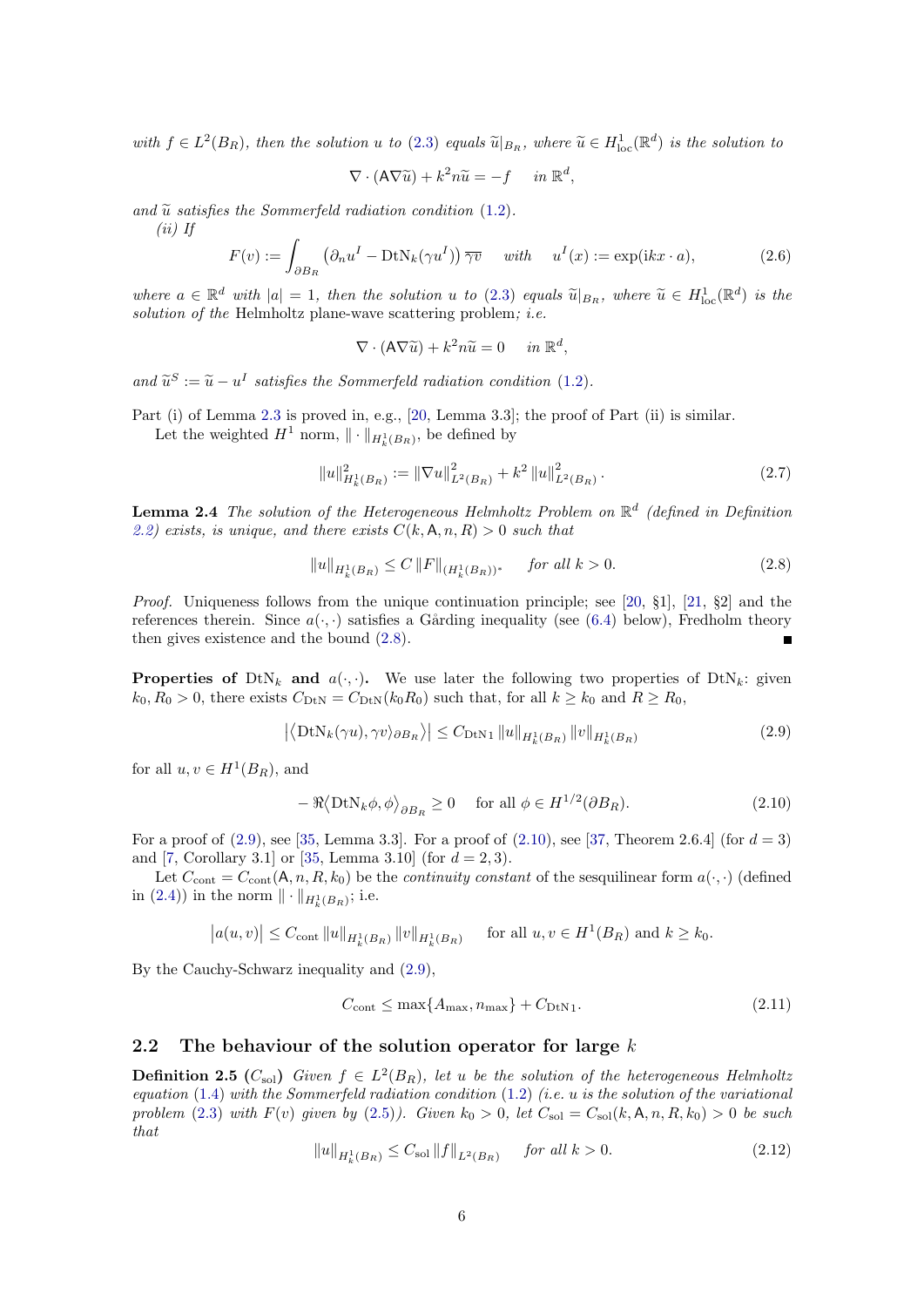$C_{\text{sol}}$  exists by Lemma [2.4;](#page-5-6) indeed, with C given by [\(2.8\)](#page-5-3),  $C_{\text{sol}} := C/k$ .

How  $C_{\rm sol}$  depends on k is crucial to the analysis below, and to emphasise this we write  $C_{\rm sol}$  =  $C_{\rm sol}(k)$ . Below we consider  $C_{\rm sol}$  with different values of R, and we then write, e.g.,  $C_{\rm sol}(k;R)$  (as in the bound [\(3.2\)](#page-7-3) below).

A key assumption in the analysis of the Helmholtz  $hp$ -FEM is that  $C_{sol}(k)$  is polynomially bounded in  $k$  in the following sense.

<span id="page-6-0"></span>**Definition 2.6** (C<sub>sol</sub> is polynomially bounded in k) Given  $k_0$  and  $K \subset [k_0,\infty)$ ,  $C_{sol}(k)$  is polynomially bounded for  $k \in K$  if there exists  $C > 0$  and  $M > 0$  such that

<span id="page-6-4"></span>
$$
C_{\rm sol}(k) \le C k^M \text{ for all } k \in K,
$$
\n
$$
(2.13)
$$

where C and M are independent of k (but depend on  $k_0$  and possibly also on  $K, A, n, d, R$ ).

There exist  $C^{\infty}$  coefficients A and n such that  $C_{\text{sol}}(k_i) \geq c_1 \exp(c_2 k_i)$  for  $0 < k_1 < k_2 < \ldots$ with  $k_i \to \infty$  as  $j \to \infty$ , see [\[39\]](#page-20-5), but this exponential growth is the worst-possible, since  $C_{sol}(k) \leq$  $c_3 \exp(c_4 k)$  for all  $k \geq k_0$  by [\[5,](#page-19-14) Theorem 2]. We now recall results on when  $C_{\text{sol}}(k)$  is polynomially bounded in k.

#### <span id="page-6-2"></span>Theorem 2.7 (Conditions under which  $C_{sol}(k)$  is polynomially bounded in k)

(i) A and n are  $C^{\infty}$  and nontrapping (i.e. all the trajectories of the Hamiltonian flow defined by the symbol of [\(1.4\)](#page-1-0) starting in  $B_R$  leave  $B_R$  after a uniform time), then  $C_{sol}(k)$  is independent of k for all k, i.e.,  $(2.13)$  holds for all k with  $M = 0$ .

(ii) If  $n = 1$  and A is  $C^{0,1}$  then, given  $k_0 > 0$  and  $\delta > 0$  there exists a set  $J \subset [k_0, \infty)$  with  $|J| < \delta$  such that

$$
C_{\rm sol}(k) \le C k^{5d/2 + 1 + \varepsilon} \qquad \text{for all } k \in [k_0, \infty) \setminus J,
$$
\n
$$
(2.14)
$$

for any  $\varepsilon > 0$ , where C depends on  $\delta, \varepsilon, d, k_0$ , and A. If A is  $C^{1,\sigma}$  for some  $\sigma > 0$  then the exponent is reduced to  $5d/2 + \varepsilon$ .

#### References for the proof.

(i) is proved using *either* (a) the propagation of singularities results of  $[13]$  combined with either the parametrix argument of [\[48,](#page-20-14) Theorem 3]/ [\[49,](#page-20-15) Chapter 10, Theorem 2] or Lax–Phillips theory [\[30\]](#page-20-16), or (b) the defect-measure argument of [\[6,](#page-19-16) Theorem 1.3 and §3]. It has recently been proved that, for this situation,  $C_{\text{sol}}$  is proportional to the length of the longest trajectory in  $B_R$ ; see [\[16,](#page-19-7) Theorems 1 and 2, and Equation 6.32].

(ii) is proved in [\[28,](#page-20-6) Theorem 1.1 and Corollary 3.6].

 $\blacksquare$ 

#### <span id="page-6-6"></span>2.3 The finite-element method

Let  $(V_N)_{N=0}^{\infty}$  be a sequence of finite-dimensional subspaces of  $H^1(B_R)$  that converge to  $H^1(B_R)$ in the sense that, for all  $v \in H^1(B_R)$ ,

$$
\lim_{N \to \infty} \left( \min_{v_N \in V_N} \left\| v - v_N \right\|_{H^1(B_R)} \right) = 0.
$$

Later we specialise to the triangulations described in [\[35,](#page-20-0) §5], which allow curved elements and thus fit  $\partial B_R$  exactly.

The finite-element method for the variational problem [\(2.3\)](#page-4-3) is the Galerkin method applied to the variational problem [\(2.3\)](#page-4-3), i.e.

<span id="page-6-5"></span>find 
$$
u_N \in V_N
$$
 such that  $a(u_N, v_N) = F(v_N)$  for all  $v_N \in V_N$ . (2.15)

### <span id="page-6-3"></span>3 Statement of the main results

<span id="page-6-1"></span>Theorem 3.1 (Decomposition of the solution) Let A and n satisfy Assumption [2.1](#page-4-2) and let  $R > 0$  be such that supp $(1 - A) \cup \text{supp}(1 - n) \in B_R$ . Given  $f \in L^2(B_R)$ , let u satisfy  $\nabla \cdot (A \nabla u)$  +  $k^2nu = -f$  in  $\mathbb{R}^d$  and the Sommerfeld radiation condition [\(1.2\)](#page-0-1).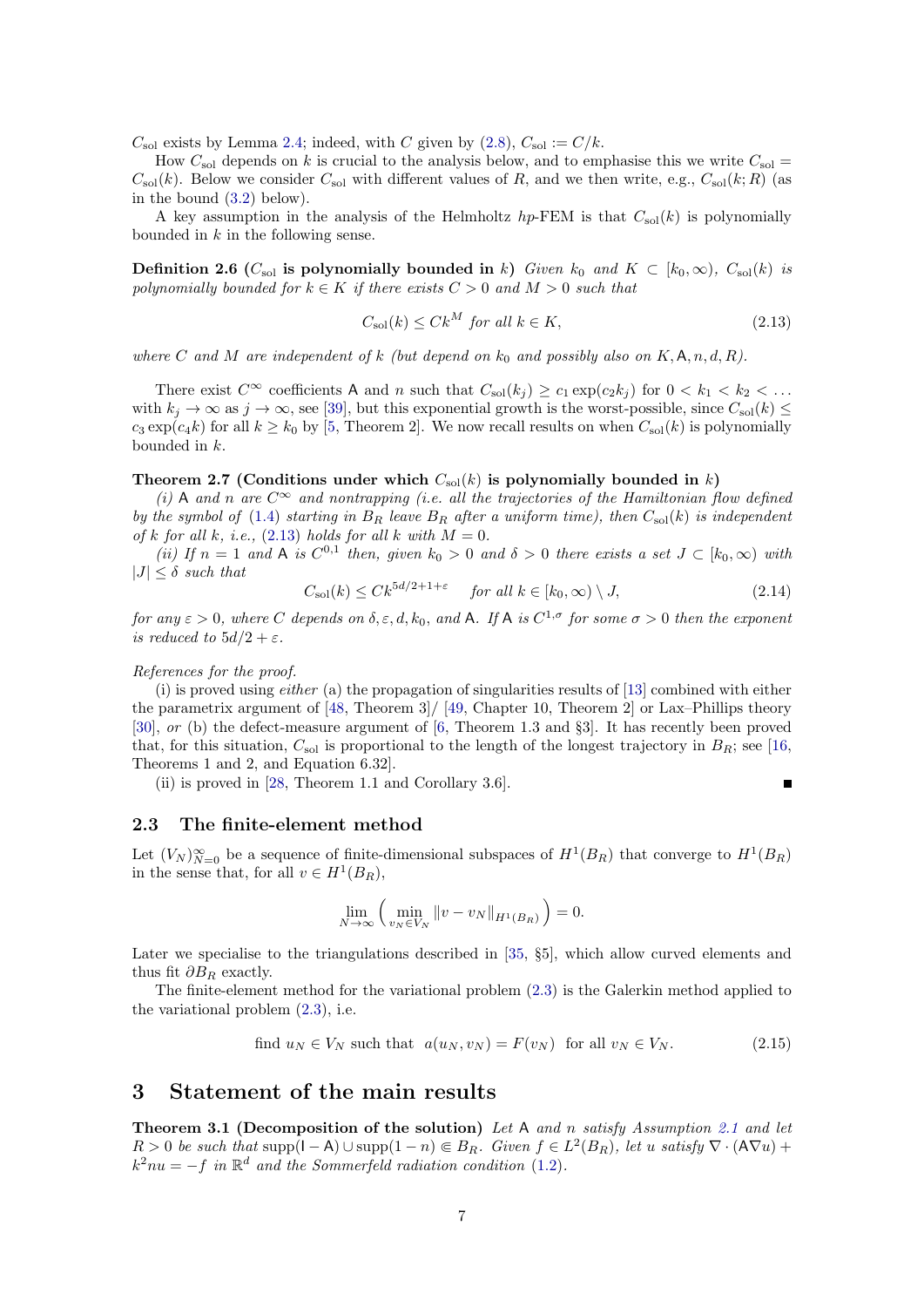If  $C_{\text{sol}}(k)$  is polynomially bounded (in the sense of Definition [2.6\)](#page-6-0) for  $k \in K \subset [k_0, \infty)$ , then there exist  $C_3, C_4, C_5 > 0$  such that

$$
u|_{B_R} = u_{H^2} + u_{\mathcal{A}}
$$

where  $u_{H^2} \in H^2(B_R)$  with

<span id="page-7-1"></span>
$$
\|\partial^{\alpha} u_{H^2}\|_{L^2(B_R)} \le C_3 k^{|\alpha|-2} \|f\|_{L^2(B_R)} \quad \text{for all } |\alpha| \le 2 \text{ and for all } k \in K \subset [k_0, \infty), \tag{3.1}
$$

and  $u_A \in C^{\infty}(B_R)$  with

<span id="page-7-3"></span>
$$
\left\|\partial^{\beta}u_{\mathcal{A}}\right\|_{L^{2}(B_{R})} \leq C_{\text{sol}}(k;R+2) C_{4}\left(C_{5}k\right)^{|\beta|-1} \|f\|_{L^{2}(B_{R})} \quad \text{for all } \beta \text{ and for all } k \in K \subset [k_{0},\infty),
$$
\n(3.2)

where  $C_3, C_4$ , and  $C_5$  depend on A, n, d, and  $k_0$ , but are independent of k, f,  $\alpha$ , and  $\beta$ .

Remark 3.2 ( $u_A$  is analytic) Since  $C_4$  and  $C_5$  are independent of  $\beta$ , the bound [\(3.2\)](#page-7-3) implies that  $u_A$  is in the class of analytic functions on  $B_R$ ,  $\mathcal{A}(B_R)$ , defined by

$$
\mathcal{A}(B_R) := \bigg\{ v \in \bigcap_{n \in \mathbb{N}} H^n(B_R) : \exists c_0, c_1 > 0, \text{ independent of } n, \text{ such that } |u|_{H^n(B_R)} \le c_1 c_0^n n! \bigg\},\
$$

where  $|u|_{H^n}^2 := \sum_{|\alpha|=n} ||\partial^\alpha u||_{L^2}^2$ . See, e.g., [\[11,](#page-19-17) §1.1.b], both for this definition, and for how the definition implies convergence of the Taylor series of elements of  $A(B_R)$  at every point in  $\overline{B_R}$ .

<span id="page-7-6"></span>Remark 3.3 (The bounds of Theorem [3.1](#page-6-1) written with the notation  $\nabla^n$ ) The analogous bounds to  $(3.1)$  and  $(3.2)$  in [\[35\]](#page-20-0), [\[36\]](#page-20-1) are written using the notation

$$
|\nabla^n u(x)|^2 := \sum_{|\alpha|=n} \frac{n!}{\alpha!} |\partial^{\alpha} u(x)|^2.
$$

Since  $\sum_{|\alpha|=n} (n!/\alpha!) = d^n$ ,

$$
if \|\partial^{\alpha}u\|_{L^{2}(B_{R})}\leq \mathcal{C}_{1}\left(\mathcal{C}_{2}\right)^{|\alpha|} \text{ for all } \alpha \text{ with } |\alpha|=n, \text{ then } \|\nabla^{n}u\|_{L^{2}(B_{R})}\leq \mathcal{C}_{1}\left(\mathcal{C}_{2}\sqrt{d}\right)^{n},
$$

and so the bounds [\(3.1\)](#page-7-1) and [\(3.2\)](#page-7-3) can also be written as bounds on  $\|\nabla^n u_{H^2}\|_{L^2(B_R)}$  and  $\|\nabla^n u_{\mathcal{A}}\|_{L^2(B_R)}$  respectively.

The following result about quasioptimality of the hp-FEM is then obtained by combining Theorem [3.1,](#page-6-1) well-known results about the convergence of the Galerkin method based on duality arguments (recapped in Lemma [6.4](#page-17-1) below), and results about the hp approximation spaces in [\[35,](#page-20-0) §5] (used in Lemma [6.5](#page-17-2) below).

<span id="page-7-0"></span>Theorem 3.4 (Quasioptimality of the hp-FEM if  $C_{\text{sol}}(k)$  is polynomially bounded) Let  $d = 2$  or 3, and let  $k_0 > 0$ . Let  $(V_N)_{N=0}^{\infty}$  be the piecewise-polynomial approximation spaces described in [\[35,](#page-20-0)  $\S5$ ] (where, in particular, the triangulations are quasi-uniform), and let  $u_N$  be the Galerkin solution defined by [\(2.15\)](#page-6-5).

If  $C_{\text{sol}}(k)$  is polynomially bounded (in the sense of Definition [2.6\)](#page-6-0) for  $k \in K \subset [k_0, \infty)$  then there exist  $C_1, C_2 > 0$ , depending on A, n, R, and d, and  $k_0$ , but independent of k, h, and p, such that if [\(1.3\)](#page-1-1) holds, then, for all  $k \in K$ , the Galerkin solution exists, is unique, and satisfies the quasi-optimal error bound

<span id="page-7-4"></span>
$$
||u - u_N||_{H^1_k(B_R)} \le C_{\mathbf{q}_0} \min_{v_N \in V_N} ||u - v_N||_{H^1_k(B_R)},
$$
\n(3.3)

with

<span id="page-7-5"></span>
$$
C_{\rm qo} := \frac{2(\max\{A_{\rm max}, n_{\rm max}\} + C_{\rm DtN1})}{A_{\rm min}}\tag{3.4}
$$

<span id="page-7-2"></span>Combining Theorem [3.4](#page-7-0) with the results on  $C_{\text{sol}}(k)$  recapped in Theorem [2.7,](#page-6-2) we obtain the following specific examples of coefficients  $A$  and  $n$  when quasioptimality holds.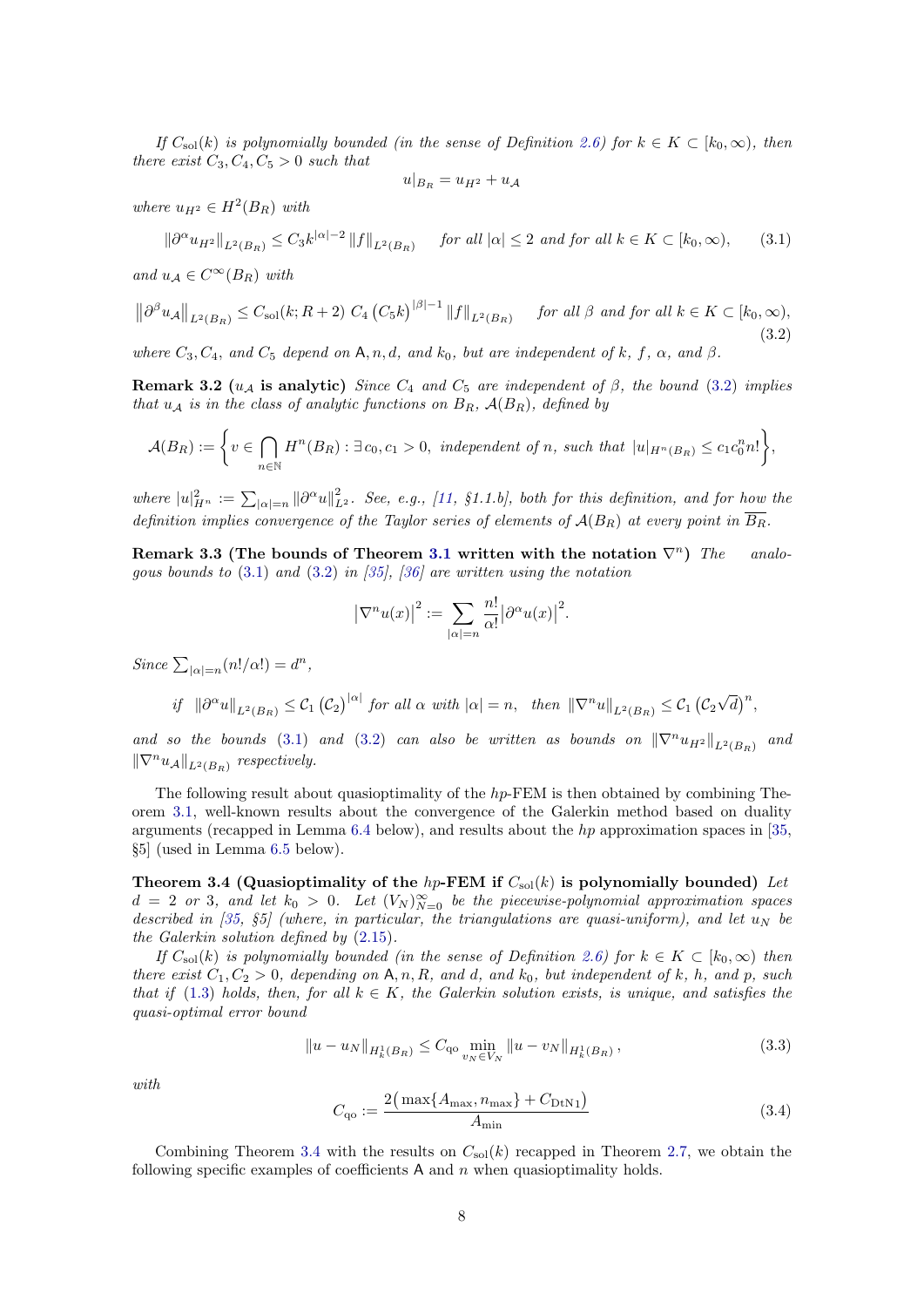Corollary 3.5 (Quasioptimality under specific conditions on A and n) Let  $d = 2$  or 3, and let  $k_0 > 0$ .

(i) If A and n are nontrapping, then there exist  $C_1, C_2 > 0$ , depending on A, n, R, and d, and  $k_0$ , but independent of k, h, and p, such that if [\(1.3\)](#page-1-1) holds then, for all  $k \geq k_0$ , the Galerkin solution exists, is unique, and satisfies the quasi-optimal error bound  $(3.3)$  with  $C_{\text{qo}}$  given by  $(3.4)$ .

(ii) If A is  $C^{\infty}$  and  $n = 1$  then, given  $\delta > 0$ , there exist a set J with  $|J| \leq \delta$  and constants  $\tilde{C}_1, \tilde{C}_2 > 0$ , with all three depending on A, n, R, d, and  $k_0$ , but independent of k, and  $\tilde{C}_2$  additionally depending on  $\delta$  and  $k_0$  such that, for all  $k \in [k_0, \infty) \setminus J$ , if [\(1.3\)](#page-1-1) holds (with  $C_1, C_2$  replaced by  $\tilde{C}_1, \tilde{C}_2$ ) then the Galerkin solution exists, is unique, and satisfies [\(3.3\)](#page-7-4) with  $C_{\text{qo}}$  given by [\(3.4\)](#page-7-5).

For the plane-wave scattering problem (i.e. for  $F(v)$  given by  $(2.6)$ ), the regularity result

<span id="page-8-3"></span>
$$
|u|_{H^2(B_R)} \le C_{\text{osc}} k \|u\|_{H^1_k(B_R)} \tag{3.5}
$$

was recently proved in [\[29,](#page-20-4) Theorem 9.1 and Remark 9.10], where  $C_{\rm osc}$  depends on A, n, d, and R, but is independent of  $k$ . The polynomial approximation bounds in [\[35,](#page-20-0)  $\S$ B] imply that, for the sequence of approximation spaces  $(V_N)_{N=0}^{\infty}$  described in [\[35,](#page-20-0) §5],

<span id="page-8-2"></span>
$$
\min_{v_N \in V_N} \|u - v_N\|_{H^1_k(B_R)} \le C_6 \frac{h}{p} \left(1 + \frac{kh}{p}\right) |u|_{H^2(B_R)} \tag{3.6}
$$

where  $C_6$  only depends on the constants in [\[35,](#page-20-0) Assumption 5.2] (which depend on the element maps from the reference element). Using  $(3.6)$  and  $(3.5)$  to bound the right-hand side of  $(3.3)$ , we obtain the following bound on the relative error of the Galerkin solution.

Corollary 3.6 (Bound on the relative error of the Galerkin solution) Let the assump-tions of Theorem [3.4](#page-7-0) hold and, furthermore, let  $F(v)$  be given by [\(2.6\)](#page-5-7) (so that u is the solution of the plane-wave scattering problem). If  $C_{sol}(k)$  is polynomially bounded (in the sense of Definition [2.6\)](#page-6-0) for  $k \in K \subset [k_0, \infty)$ , then there exists  $C_6 > 0$ , independent of k, h, and p, such that if [\(1.3\)](#page-1-1) holds, then, for all  $k \in K$ ,

$$
\frac{\|u - u_N\|_{H^1_k(B_R)}}{\|u\|_{H^1_k(B_R)}} \le C_{\mathbf{q}\circ} C_6 C_{\mathbf{osc}} C_1 \left(1 + C_1\right),\tag{3.7}
$$

with  $C_{\alpha}$  given by [\(3.4\)](#page-7-5); i.e. the relative error can be made arbitrarily small by making  $C_1$  smaller.

#### <span id="page-8-1"></span>Remark 3.7 (Theorem [3.1](#page-6-1) is valid for solutions of a much larger class of PDEs)

Inspecting the proof of Theorem [3.1](#page-6-1) below, we see that the conclusion, i.e. the decomposition  $u = u_{H^2} + u_A$  with  $u_{H^2}$  and  $u_A$  satisfying the bounds [\(3.1\)](#page-7-1) and [\(3.2\)](#page-7-3) respectively, holds under much weaker assumptions. Indeed, the conclusion still holds under the following three assumptions only.

(i)  $P_k$  is a family of properly-supported second-order pseudo-differential operators, with principal symbol  $p_k(x,\zeta)$ ,

(ii)  $p_k(x, \zeta)$  is coercive at infinity in the sense that

<span id="page-8-0"></span>
$$
\liminf_{|\xi| \to \infty, x \in \mathbb{R}^d} \langle k\xi \rangle^{-2} p_k(x, k\xi) \ge c > 0,
$$
\n(3.8)

where  $c > 0$  does not depend on k, and

(iii) the solution to  $P_k u = -f$ , posed in  $\mathbb{R}^d$  with supp  $f \subset B_R$  and  $f \in L^2(B_R)$ , satisfies the bound

$$
||u||_{L^2(B_{R+2})} \leq C k^M ||f||_{L^2(B_R)},
$$

with C and M independent of k, u, and f. (In fact, the 2 in the  $R+2$  on the left-hand side of the bound can be replaced by any number  $> 0.$ )

In particular, no assumption is made about lower-order terms of  $P_k$ , or the behaviour of u at infinity (such as a radiation condition).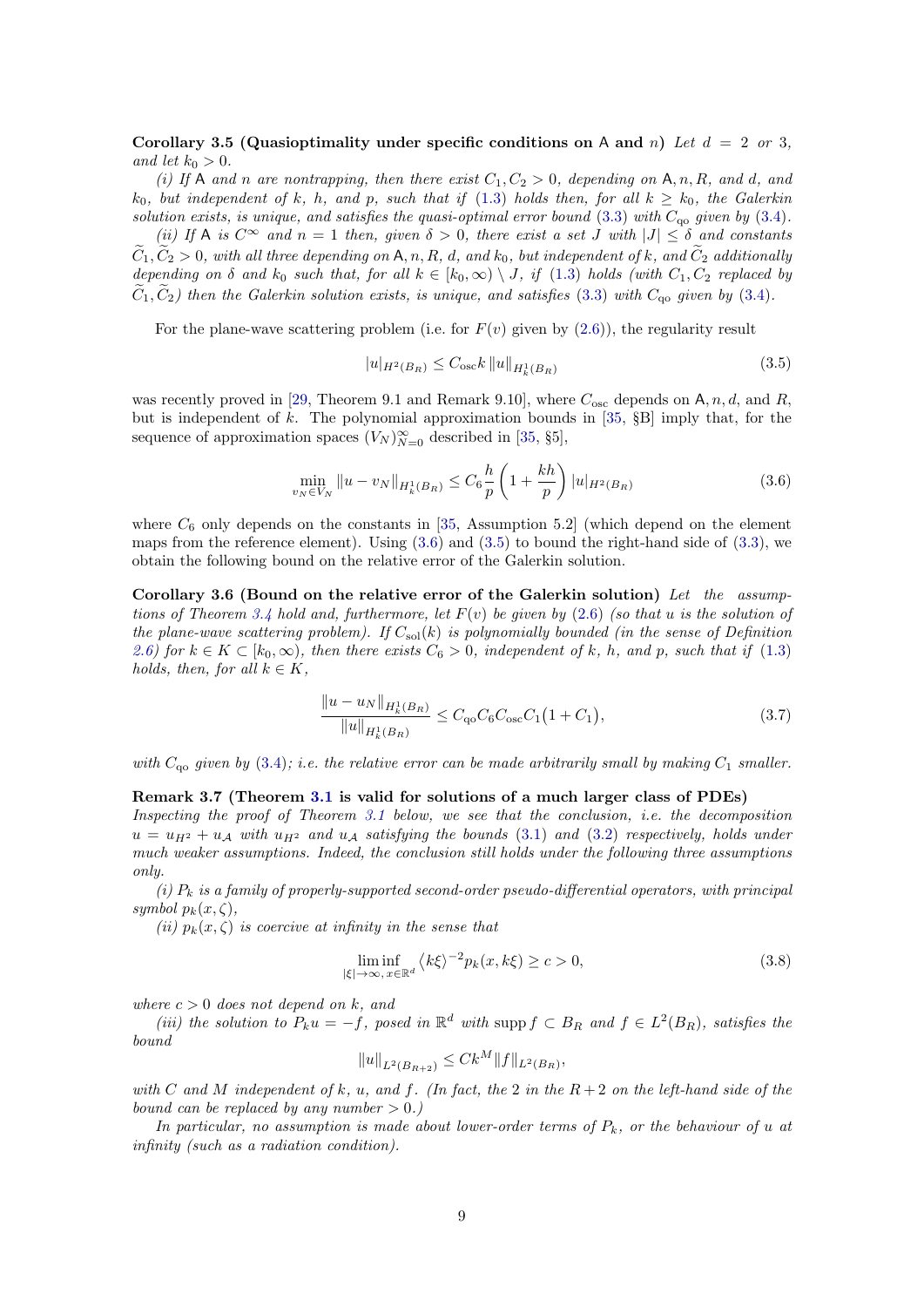## <span id="page-9-0"></span>4 Recap of relevant results about semiclassical pseudodifferential operators

The proof of Theorem [3.1](#page-6-1) relies on standard results about semiclassical pseudodifferential operators. We review these here, with our default references being [\[52\]](#page-20-7) and [\[14,](#page-19-9) Appendix E]. Homogeneous – as opposed to semiclassical – versions of the results in this section can be found in, e.g., [\[47,](#page-20-17) Chapter 7], [\[41,](#page-20-18) Chapter 7], [\[25,](#page-20-19) Chapter 6].[1](#page-9-1)

While the use of homogeneous pseudodifferential operators in numerical analysis is well established, see, e.g., [\[41\]](#page-20-18), [\[25\]](#page-20-19), there has been less use of semiclassical pseudodifferential operators. However, these are ideally-suited for studying the high-frequency behaviour of Helmholtz solutions. Indeed, semiclassical pseudodifferential operators are just pseudodifferential operators with a large/small parameter, and behaviour with respect to this parameter is then explicitly kept track of in the associated calculus.

The semiclassical parameter  $\hbar = k^{-1}$ . Instead of working with the parameter k and being interested in the large-k limit, the semiclassical literature usually works with a parameter  $h := k^{-1}$ and is interested in the small- $h$  limit. So that we can easily recall results from this literature, we also work with the small parameter  $k^{-1}$ , but to avoid a notational clash with the meshwidth of the FEM, we let  $\hbar := k^{-1}$  (the notation  $\hbar$  comes from the fact that the semiclassical parameter is related to Planck's constant, which is written as  $2\pi\hbar$ ; see, e.g., [\[52,](#page-20-7) §1.2], [\[14,](#page-19-9) Page 82], [\[32,](#page-20-20) Chapter 1). In this notation, the Helmholtz equation  $\nabla \cdot (\mathbf{A} \nabla u) + k^2 n u = -f$  becomes

<span id="page-9-2"></span>
$$
P_{\hbar}u = \hbar^2 f, \quad \text{where} \quad P_{\hbar} := -\hbar^2 \nabla \cdot (\mathsf{A} \nabla \cdot) - n. \tag{4.1}
$$

While some results in semiclassical analysis are valid in the limit  $\hbar$  small, the results we recap in this section are valid for all  $0 < \hbar \leq \hbar_0$  with  $\hbar_0 < \infty$  arbitrary.

The semiclassical Fourier transform  $\mathcal{F}_h$ . The semiclassical Fourier transform is defined for  $\hbar > 0$  by

$$
\mathcal{F}_{\hbar}\phi(\xi) := \int_{\mathbb{R}^d} \exp\big(-\mathrm{i} x\cdot\xi/\hbar\big)\phi(x)\,\mathrm{d} x,
$$

and its inverse by

 $\mathcal{F}_{\hbar}^{-1} \psi(x) := (2\pi \hbar)^{-d}$  $\int_{\mathbb{R}^d} \exp\left(ix \cdot \xi/\hbar\right) \psi(\xi) \,d\xi;$  (4.2)

see [\[52,](#page-20-7) §3.3]. Then

<span id="page-9-3"></span>
$$
\mathcal{F}_{\hbar}\left(\left(-i\hbar\partial\right)^{\alpha}\phi\right) = \xi^{\alpha}\,\mathcal{F}_{\hbar}\phi\tag{4.3}
$$

and

<span id="page-9-4"></span>
$$
\|\phi\|_{L^2(\mathbb{R}^d)} = \frac{1}{(2\pi\hbar)^{d/2}} \left\|\mathcal{F}_{\hbar}\phi\right\|_{L^2(\mathbb{R}^d)}.
$$
\n(4.4)

Semiclassical Sobolev spaces. In the same way that it is convenient to work with the weighted  $H<sup>1</sup>$  norm [\(2.7\)](#page-5-0) when studying the Helmholtz equation with parameter k, it is convenient to use norms weighted with  $\hbar$  when studying [\(4.1\)](#page-9-2). Therefore on the space

$$
H^s_{\hbar}(\mathbb{R}^d) := \left\{ u \in L^2(\mathbb{R}^d), \ \langle \xi \rangle^s \mathcal{F}_{\hbar} u \in L^2(\mathbb{R}^d) \right\}, \quad \text{where } \langle \xi \rangle := (1 + |\xi|^2)^{1/2}, \quad s \in \mathbb{R},
$$

we use the norm

$$
||u||_{H_h^s(\mathbb{R}^d)}^2 := (2\pi\hbar)^{-d} \int_{\mathbb{R}^d} \langle \xi \rangle^{2s} |\mathcal{F}_{\hbar}u(\xi)|^2 \,d\xi; \tag{4.5}
$$

see [\[52,](#page-20-7) §8.3], [\[14,](#page-19-9) §E.1.8]. We abbreviate  $H^s_{\hbar}(\mathbb{R}^d)$  to  $H^s_{\hbar}$  and  $L^2(\mathbb{R}^d)$  to  $L^2$ .

<span id="page-9-1"></span><sup>1</sup>The counterpart of "semiclassical" involving differential/pseudodifferential operators without a small parameter is usually called "homogeneous" (owing to the homogeneity of the principal symbol) rather than "classical." "Classical" describes the behaviour in either calculus in the small- $\hbar$  or high-frequency limit respectively, where commutators of operators become Poisson brackets of symbols, hence classical particle dynamics replaces wave motion.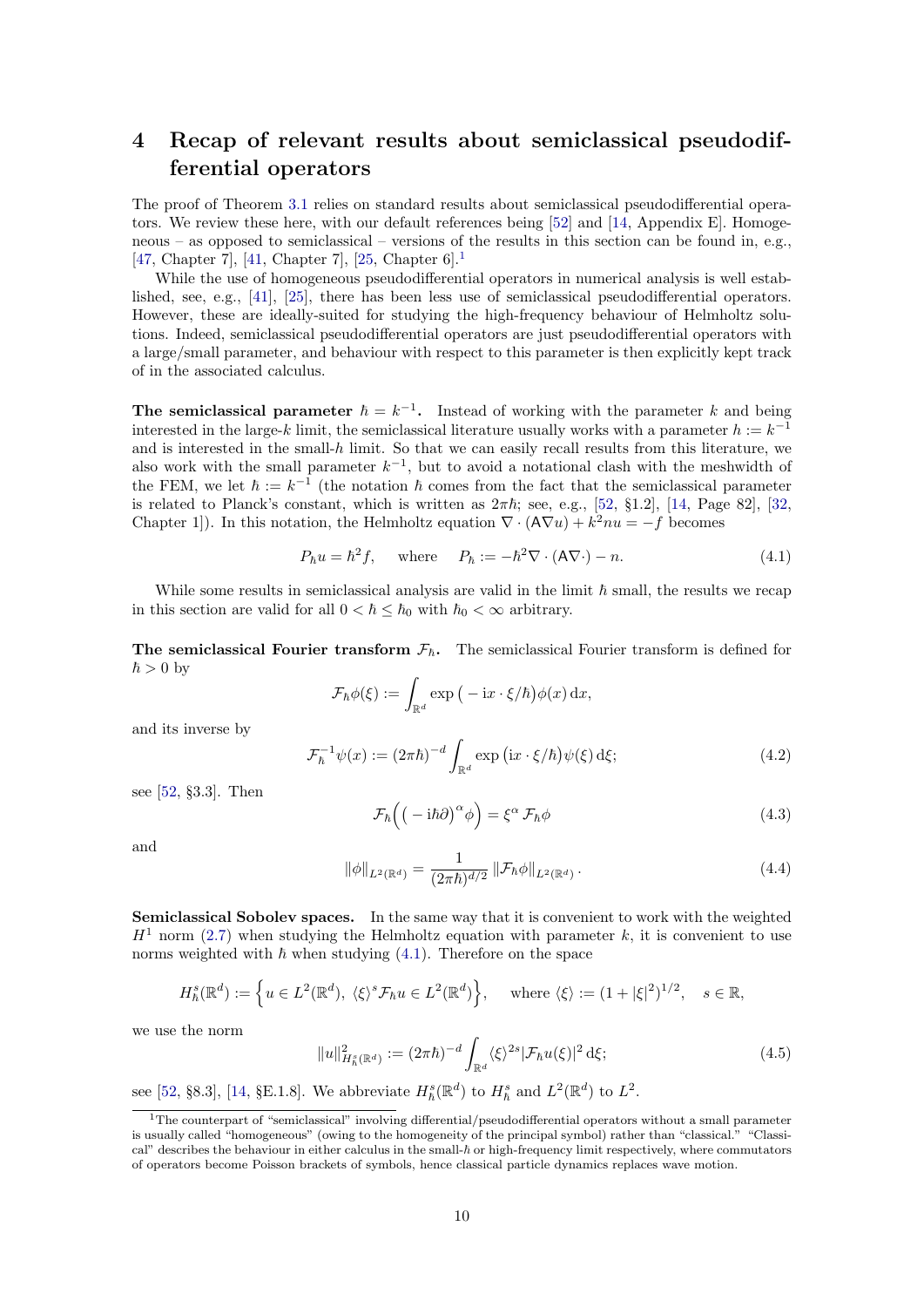We record for later the fact that, by  $(4.3)$  and  $(4.4)$ , for multiindices  $\alpha$ ,

$$
\hbar^{|\alpha|} \left\| \partial^{\alpha} \phi \right\|_{L^2} = \left\| \left( -i\hbar \partial \right)^{\alpha} \phi \right\|_{L^2} = \frac{1}{(2\pi \hbar)^{d/2}} \left\| \xi^{\alpha} \mathcal{F}_{\hbar} \phi \right\|_{L^2} \le \frac{1}{(2\pi \hbar)^{d/2}} \left\| \langle \xi \rangle^{|\alpha|} \mathcal{F}_{\hbar} \phi \right\|_{L^2} = \left\| \phi \right\|_{H_{\hbar}^{|\alpha|}}. \tag{4.6}
$$

**Phase space.** The set of all possible positions x and momenta (i.e. Fourier variables)  $\xi$  is denoted by  $T^*\mathbb{R}^d$ ; this is known informally as "phase space". Strictly,  $T^*\mathbb{R}^d := \mathbb{R}^d \times (\mathbb{R}^d)^*$ , but for our purposes, we can consider  $T^* \mathbb{R}^d$  as  $\{(x,\xi) : x \in \mathbb{R}^d, \xi \in \mathbb{R}^d\}.$ 

To deal with the behavior of functions on phase space uniformly near  $\xi = \infty$  (so-called *fiber infinity*), we consider the *radial compactification* in the  $\xi$  variable of  $T^*\mathbb{R}^d$ . This is defined by

<span id="page-10-2"></span>
$$
\overline{T}^* \mathbb{R}^d := \mathbb{R}^d \times B^d,
$$

where  $B^d$  denotes the closed unit ball, considered as the closure of the image of  $\mathbb{R}^d$  under the radial compactification map

$$
\mathsf{RC}: \xi \mapsto \xi/(1+\langle \xi \rangle);
$$

see [\[14,](#page-19-9) §E.1.3]. Near the boundary of the ball,  $|\xi|^{-1} \circ RC^{-1}$  is a smooth function, vanishing to first order at the boundary, with  $(|\xi|^{-1} \circ RC^{-1}, \hat{\xi} \circ RC^{-1})$  thus giving local coordinates on the ball near its boundary. The boundary of the ball should be considered as a sphere at infinity consisting of all possible *directions* of the momentum variable. More generally, we denote  $\overline{T}^*X := X \times B^d$  for  $X \subset \mathbb{R}^d$ , and where appropriate (e.g., in dealing with finite values of  $\xi$  only), we abuse notation by dropping the composition with RC from our notation and simply identifying  $\mathbb{R}^d$  with the interior of  $B^d$ .

Symbols, quantisation, and semiclassical pseudodifferential operators. A symbol is a function on  $T^*\mathbb{R}^d$  that is also allowed to depend on  $\hbar$ , and thus can be considered as an  $\hbar$ -dependent family of functions. Such a family  $a = (a_{\hbar})_{0 < \hbar \leq \hbar_0}$ , with  $a_{\hbar} \in C^{\infty}(T^*\mathbb{R}^d)$ , is a symbol of order m, written as  $a \in S^m(\mathbb{R}^d)$ , if for any multiindices  $\alpha, \beta$ 

$$
|\partial_x^{\alpha} \partial_{\xi}^{\beta} a(x,\xi)| \le C_{\alpha,\beta} \langle \xi \rangle^{m-|\beta|} \quad \text{for all } (x,\xi) \in T^* \mathbb{R}^d \text{ and for all } 0 < \hbar \le \hbar_0,\tag{4.7}
$$

where  $C_{\alpha,\beta}$  does not depend on  $\hbar$ , x, or  $\xi$ ; see [\[52,](#page-20-7) p. 207], [\[14,](#page-19-9) §E.1.2]. In this paper, we only consider these symbol classes on  $\mathbb{R}^d$ , and so we abbreviate  $S^m(\mathbb{R}^d)$  to  $S^m$ .

For  $a \in S^m$ , we define the *semiclassical quantisation* of a,  $Op_h(a): \mathscr{S}(\mathbb{R}^d) \to \mathscr{S}(\mathbb{R}^d)$ , by

<span id="page-10-0"></span>
$$
\left(\text{Op}_{\hbar}(a)v\right)(x) := (2\pi\hbar)^{-d} \int_{\mathbb{R}^d} \int_{\mathbb{R}^d} \exp\left(\text{i}(x-y) \cdot \xi/\hbar\right) a(x,\xi)v(y) \,dyd\xi \tag{4.8}
$$

for  $v \in \mathscr{S}(\mathbb{R}^d)$ ; [\[52,](#page-20-7) §4.1] [\[14,](#page-19-9) Page 543]. The integral in [\(4.8\)](#page-10-0) need not converge, and can be understood *either* as an oscillatory integral in the sense of  $[52, 83.6]$  $[52, 83.6]$ ,  $[24, 87.8]$  $[24, 87.8]$ , or as an iterated integral, with the  $y$  integration performed first; see [\[14,](#page-19-9) Page 543].

Conversely, if A can be written in the form above, i.e.  $A = \text{Op}_\hbar(a)$  with  $a \in S^m$ , we say that A is a semiclassical pseudo-differential operator of order m and we write  $A \in \Psi_{\hbar}^m$ . We use the notation  $a \in \hbar^l S^m$  if  $\hbar^{-l} a \in S^m$ ; similarly  $A \in \hbar^l \Psi_{\hbar}^m$  if  $\hbar^{-l} A \in \Psi_{\hbar}^m$ .

<span id="page-10-1"></span>Theorem 4.1 (Composition and mapping properties of semiclassical pseudodifferential operators [\[52,](#page-20-7) Theorem 8.10], [\[14,](#page-19-9) Proposition E.17 and Proposition E.19].) If  $A \in \Psi_{\hbar}^{m_1}$  and  $B \in \Psi_{\hbar}^{m_2}$ , then

$$
(i) \ AB \in \Psi_{\hbar}^{m_1+m_2},
$$

- (*ii*)  $[A, B] := AB BA \in \hbar \Psi_{\hbar}^{m_1 + m_2 1},$
- (iii) For any  $s \in \mathbb{R}$ , A is bounded uniformly in  $\hbar$  as an operator from  $H^s_{\hbar}$  to  $H^{s-m_1}_{\hbar}$ .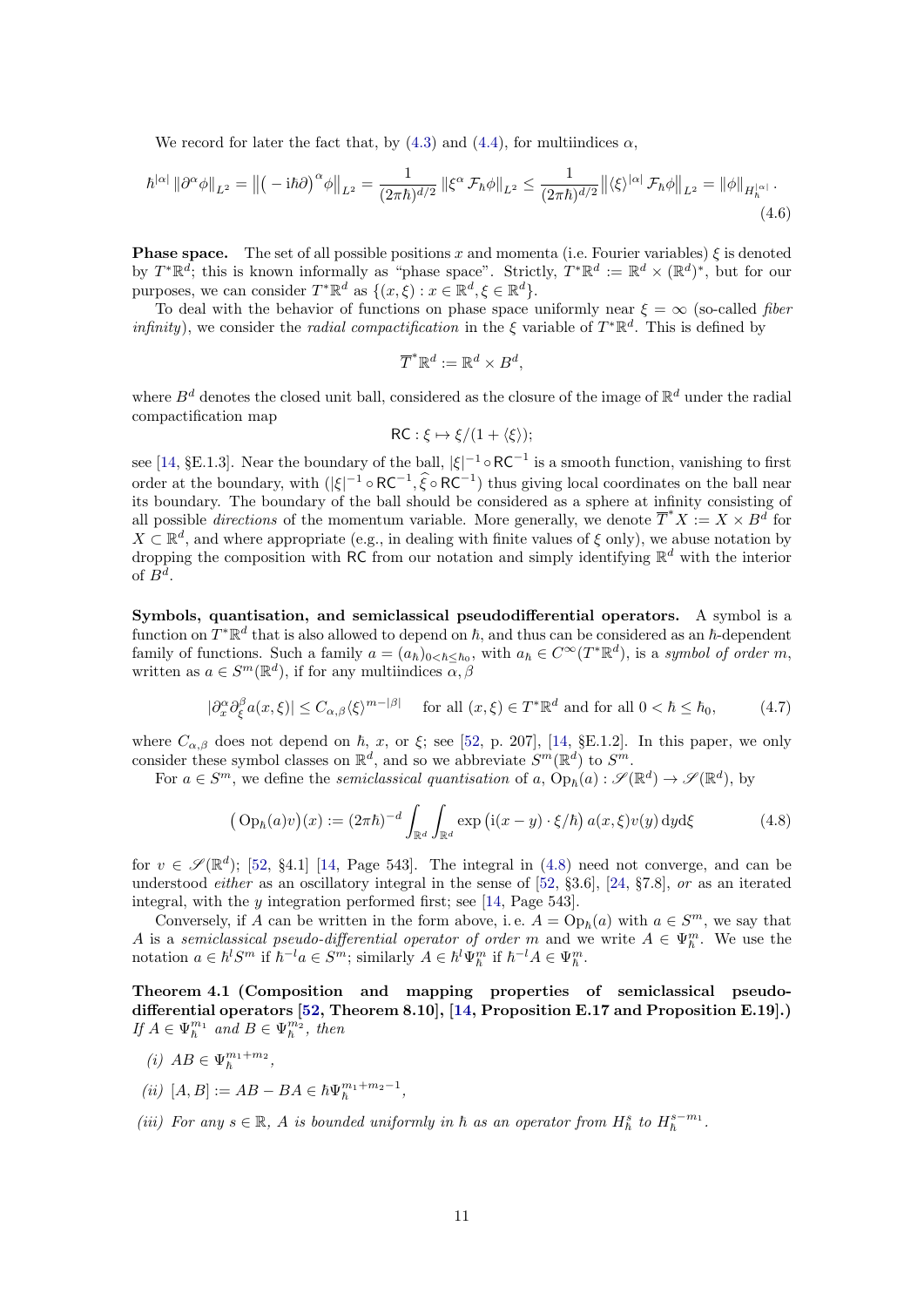**Residual class.** We say that  $A = O(\hbar^{\infty})_{\Psi^{-\infty}}$  if, for any  $s > 0$  and  $N \ge 1$ , there exists  $C_{s,N} > 0$ so that

<span id="page-11-7"></span>
$$
||A||_{H_h^{-s} \to H_h^s} \le C_{N,s} \hbar^N; \tag{4.9}
$$

i.e.  $A \in \Psi_h^{-\infty}$  and furthermore all of its operator norms are bounded by any algebraic power of  $\hbar$ .

**Principal symbol**  $\sigma_{\hbar}$ . Let the quotient space  $S^m/\hbar S^{m-1}$  be defined by identifying elements of  $S<sup>m</sup>$  that differ only by an element of  $\hbar S^{m-1}$ . For any m, there is a linear, surjective map

$$
\sigma_{\hbar}^{m} : \Psi_{\hbar}^{m} \to S^{m} / \hbar S^{m-1},
$$

called the *principal symbol map*, such that, for  $a \in S^m$ ,

<span id="page-11-1"></span>
$$
\sigma_{\hbar}^{m}(\text{Op}_{\hbar}(a)) = a \mod \hbar S^{m-1};\tag{4.10}
$$

see [\[52,](#page-20-7) Page 213], [\[14,](#page-19-9) Proposition E.14] (observe that  $(4.10)$  implies that ker $(\sigma_{\hbar}^m) = \hbar \Psi_{\hbar}^{m-1}$ ).

When applying the map  $\sigma_{\hbar}^m$  to elements of  $\Psi_{\hbar}^m$ , we denote it by  $\sigma_{\hbar}$  (i.e. we omit the m dependence) and we use  $\sigma_{\hbar}(A)$  to denote one of the representatives in  $S^m$  (with the results we use then independent of the choice of representative). Key properties of the principal symbol that we use below are that

<span id="page-11-2"></span>
$$
\sigma_{\hbar}(AB) = \sigma_{\hbar}(A)\sigma_{\hbar}(B),\tag{4.11}
$$

<span id="page-11-0"></span>
$$
\sigma_{\hbar}(P_{\hbar}) = \langle \mathsf{A}\xi, \xi \rangle - n, \tag{4.12}
$$

where  $\langle \cdot, \cdot \rangle$  denotes the  $\ell^2$  inner product on  $\mathbb{R}^d$ . The property [\(4.11\)](#page-11-2) is proved in [\[14,](#page-19-9) Proposition E.17], [\(4.12\)](#page-11-0) follows from [\(4.10\)](#page-11-1) since  $P_{\hbar} = \text{Op}_{\hbar}(\langle A\xi, \xi \rangle - n - i\hbar \xi_{\ell} \partial_j A_{j\ell})$  (where we sum over the indices  $j$  and  $\ell$ ).

**Operator wavefront set**  $WF_{\hbar}$ . We say that  $(x_0, \xi_0) \in \overline{T}^* \mathbb{R}^d$  is not in the semiclassical operator wavefront set of  $A = \text{Op}_\hbar(a) \in \Psi_\hbar^m$ , denoted by  $WF_\hbar A$ , if there exists a neighbourhood U of  $(x_0, \xi_0)$ such that for all multiindices  $\alpha, \beta$  and all  $N \ge 1$  there exists  $C_{\alpha,\beta,U,N} > 0$  (independent of  $\hbar$ ) so that, for all  $0 < \hbar \leq \hbar_0$ ,

<span id="page-11-3"></span>
$$
|\partial_x^{\alpha} \partial_{\xi}^{\beta} a(x,\xi)| \le C_{\alpha,\beta,U,N} \hbar^N \langle \xi \rangle^{-N} \quad \text{for all } (x, \mathsf{RC}(\xi)) \in U; \tag{4.13}
$$

i.e. outside its semiclassical operator wavefront set an operator vanishes faster than any algebraic power of both  $\hbar$  and  $\langle \xi \rangle^{-1}$ ; see [\[52,](#page-20-7) Page 194], [\[14,](#page-19-9) Definition E.27]. Three properties of the semiclassical operator wavefront set that we use below are

<span id="page-11-5"></span>
$$
WF_{\hbar}(AB) \subset WF_{\hbar} A \cap WF_{\hbar} B \tag{4.14}
$$

(see [\[52,](#page-20-7) §8.4], [\[14,](#page-19-9) E.2.5]),

<span id="page-11-4"></span>
$$
WF_{\hbar} (Op_{\hbar}(a)) \subset \operatorname{supp} a \tag{4.15}
$$

(since  $(\text{supp }a)^c \subset (\text{WF}_{\hbar}(Op_{\hbar}(a)))^c$  by  $(4.13)$ ), and

<span id="page-11-6"></span>
$$
WF_{\hbar} A = \emptyset \iff A = O(\hbar^{\infty})_{\Psi^{-\infty}}
$$
\n(4.16)

(see [\[14,](#page-19-9) E.2.2]).

**Compactly-supported operators.** We say that  $A$  is *compactly supported* if its Schwartz kernel is compactly supported in some set  $K \in \mathbb{R}^d \times \mathbb{R}^d$ , for all  $0 < \hbar \leq \hbar_0$ . We recall that if  $\mathcal{D}(\mathbb{R}^d) :=$  $C_{\text{comp}}^{\infty}(\mathbb{R}^d)$  (i.e. the set of test functions) and  $\mathcal{D}'(\mathbb{R}^d)$  denote the set of linear functionals on  $\mathcal{D}(\mathbb{R}^d)$ (i.e. the set of distributions), given a bounded, sequentially-continuous operator  $A: \mathcal{D} \to \mathcal{D}'$  there exists a *Schwartz kernel*  $\mathcal{K}_A \in \mathcal{D}'(\mathbb{R}^d \times \mathbb{R}^d)$  such that

$$
Av(x) = \int_{\mathbb{R}^d} \mathcal{K}_A(x, y)v(y) \, dy,
$$

in the sense of distributions; see, e.g., [\[24,](#page-20-21) Theorem 5.2.1], [\[14,](#page-19-9) §A.7]. We use below the facts that

- A is compactly supported iff there exist  $\chi_1, \chi_2 \in \mathcal{D}$  such that  $A = \chi_1 A \chi_2$ , thus
- if  $\chi_1, \chi_2 \in \mathcal{D}$  are compactly supported functions, then  $\chi_1 A \chi_2$  is compactly supported, and
- if P is a differential operator and  $\chi \in \mathcal{D}$ , then both  $\chi P$  and  $P\chi$  are compactly supported.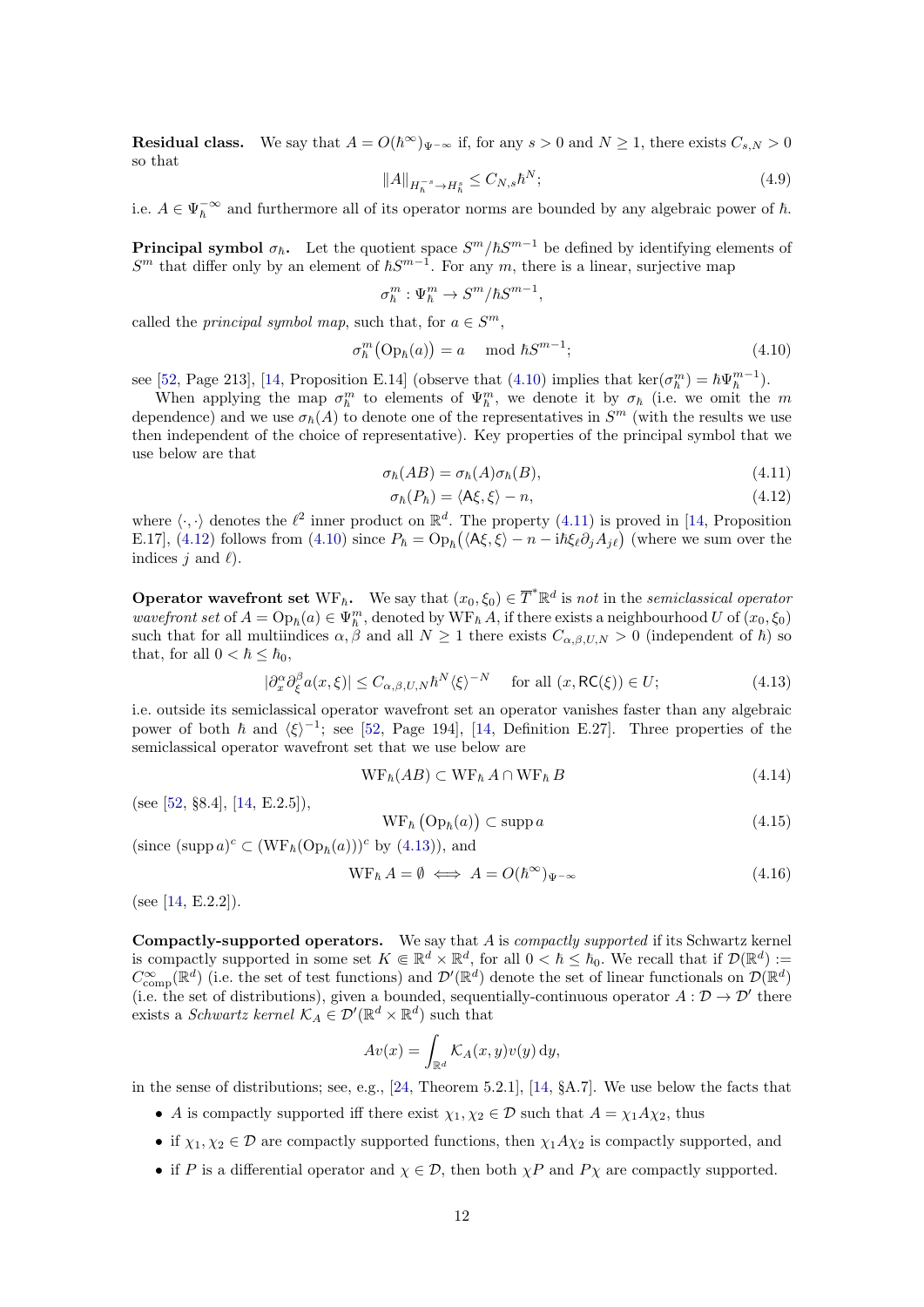**Ellipticity.** We say that  $B \in \Psi_h^m$  is *elliptic* on  $X \subset \overline{T}^* \mathbb{R}^d$  if there exists  $c > 0$ , independent of  $\hbar$ , such that

<span id="page-12-0"></span>
$$
\langle \xi \rangle^{-m} \big| \sigma_{\hbar}(B)(x,\xi) \big| \ge c, \quad \text{ for all } (x, \mathsf{RC}(\xi)) \in X \text{ and for all } 0 < \hbar \le \hbar_0. \tag{4.17}
$$

A key feature of elliptic operators is that they are microlocally invertible; this is reflected in the following result.

<span id="page-12-4"></span>Proposition 4.2 (Elliptic parametrix [\[14,](#page-19-9) Proposition E.3[2](#page-12-3)].)<sup>2</sup> Let  $A \in \Psi_{\hbar}^m$  and  $B \in \Psi_{\hbar}^{\ell}$ be such that B is elliptic on  $WF_{\hbar}(A)$ . Then there exist  $Q, Q' \in \Psi_{\hbar}^{m-\ell}$  such that

$$
A = BQ + O(\hbar^{\infty})_{\Psi^{-\infty}} = Q'B + O(\hbar^{\infty})_{\Psi^{-\infty}}.
$$

<span id="page-12-1"></span>Theorem 4.3 (Elliptic estimate [\[14,](#page-19-9) Theorem E.33].) <sup>[2](#page-12-3)</sup> Let  $A \in \Psi_{\hbar}^{m_1}, B_1 \in \Psi_{\hbar}^{m_2}$ , and  $P \in \Psi_{\hbar}^{\ell}$  be so that  $B_1 P$  is elliptic on  $WF_{\hbar}(A)$ .

(i) Given  $s, N > 0$ , and  $M > 0$ , if  $v \in \mathcal{D}'$  and  $B_1 P v \in H^{s-m_2-\ell}$  then  $Av \in H^{s-m_1}$  and there exists  $C_s > 0$ ,  $C_{N,M,s} > 0$  (independent of v and  $\hbar$ ) such that

$$
||Av||_{H_h^{s-m_1}} \leq C_s \, ||B_1Pv||_{H_h^{s-m_2-\ell}} + C_{N,M,s} \, \hbar^M \, ||v||_{H_h^{-N}} \,. \tag{4.18}
$$

(ii) If, in addition, A and  $B_1P$  are compactly supported, then there exists  $\tilde{\chi} \in C_{\text{comp}}^{\infty}$  so that

$$
||Av||_{H_h^{s-m_1}} \leq C_s \, ||B_1Pv||_{H_h^{s-m_2-\ell}} + C_{N,M,s} \, \hbar^M \, ||\widetilde{\chi}v||_{H_h^{-N}} \,. \tag{4.19}
$$

Part (i) of Theorem [4.3](#page-12-1) is proved by using Proposition [4.2](#page-12-4) with  $B = B_1 P \in \Psi_h^{m_2+\ell}$ , applying the resulting operator equation to v, and taking norms. The operator  $Q' \in \Psi_{\hbar}^{m_1-m_2-\ell}$  and the constant  $C_s$  is then  $||Q'||_{H_h^{s-m_2-\ell} \to H_h^{s-m_1}}$ . The proof of Part (ii) is similar, using that, since A and  $B_1P$  are both compactly supported, there exists  $\tilde{\chi} \in C_{\text{comp}}^{\infty}$  such that  $(A - B_1P)v = (A - B_1P)\tilde{\chi}v$ .

### <span id="page-12-2"></span>5 Proof of Theorem [3.1](#page-6-1)

In the notation introduced in §[4,](#page-9-0) Theorem [3.1](#page-6-1) becomes the following.

Theorem 5.1 Let A and n satisfy Assumption [2.1](#page-4-2) and let  $R > 0$  be such that supp( $I-A$ )∪supp( $I-A$  $n) \in B_R$ . Given  $f \in L^2(B_R)$ , let u satisfy  $P_{\hbar}u = \hbar^2 f$  in  $\mathbb{R}^d$  and the Sommerfeld radiation condition [\(1.2\)](#page-0-1). Assume that, given  $k_0 > 0$ ,  $C_{\text{sol}}(k)$  is polynomially bounded (in the sense of Definition [2.6\)](#page-6-0) for  $k \in K \subset [k_0, \infty)$ . Given  $k_0 > 0$ , let  $\hbar_0 := k_0^{-1}$ , and let  $H := \{k^{-1} : k \in K\} \subset (0, \hbar_0]$ .

Then there exist  $C_3, C_4, C_5 > 0$  such that

$$
u|_{B_R} = u_{H^2} + u_{\mathcal{A}}
$$

where  $u_{H^2} \in H^2_h(B_R)$  with

<span id="page-12-5"></span>
$$
\|\partial^{\alpha} u_{H^2}\|_{L^2(B_R)} \le C_3 \hbar^{2-|\alpha|} \|f\|_{L^2(B_R)} \quad \text{for all } |\alpha| \le 2 \text{ and for all } \hbar \in H \subset (0, \hbar_0], \tag{5.1}
$$

and  $u_A \in C^{\infty}(B_R)$  with

<span id="page-12-6"></span>
$$
\left\|\partial^{\beta}u_{\mathcal{A}}\right\|_{L^{2}(B_{R})} \leq C_{\text{sol}}(\hbar^{-1};R+2) C_{4} \left(\frac{\hbar}{C_{5}}\right)^{1-|\beta|} \|f\|_{L^{2}(B_{R})} \text{ for all } \beta \text{ and for all } \hbar \in H \subset (0,\hbar_{0}],
$$
\n
$$
(5.2)
$$

where  $C_3, C_4,$  and  $C_5$  depend on A, n, d, and  $h_0$ , but are independent of  $h, f, \alpha$ , and  $\beta$ .

<span id="page-12-3"></span><sup>&</sup>lt;sup>2</sup>We highlight that working in  $\mathbb{R}^d$  (as opposed to on a general manifold defined by coordinate charts) allows us to remove the proper-support assumption appearing in [\[14,](#page-19-9) Proposition E.32, Theorem E.33].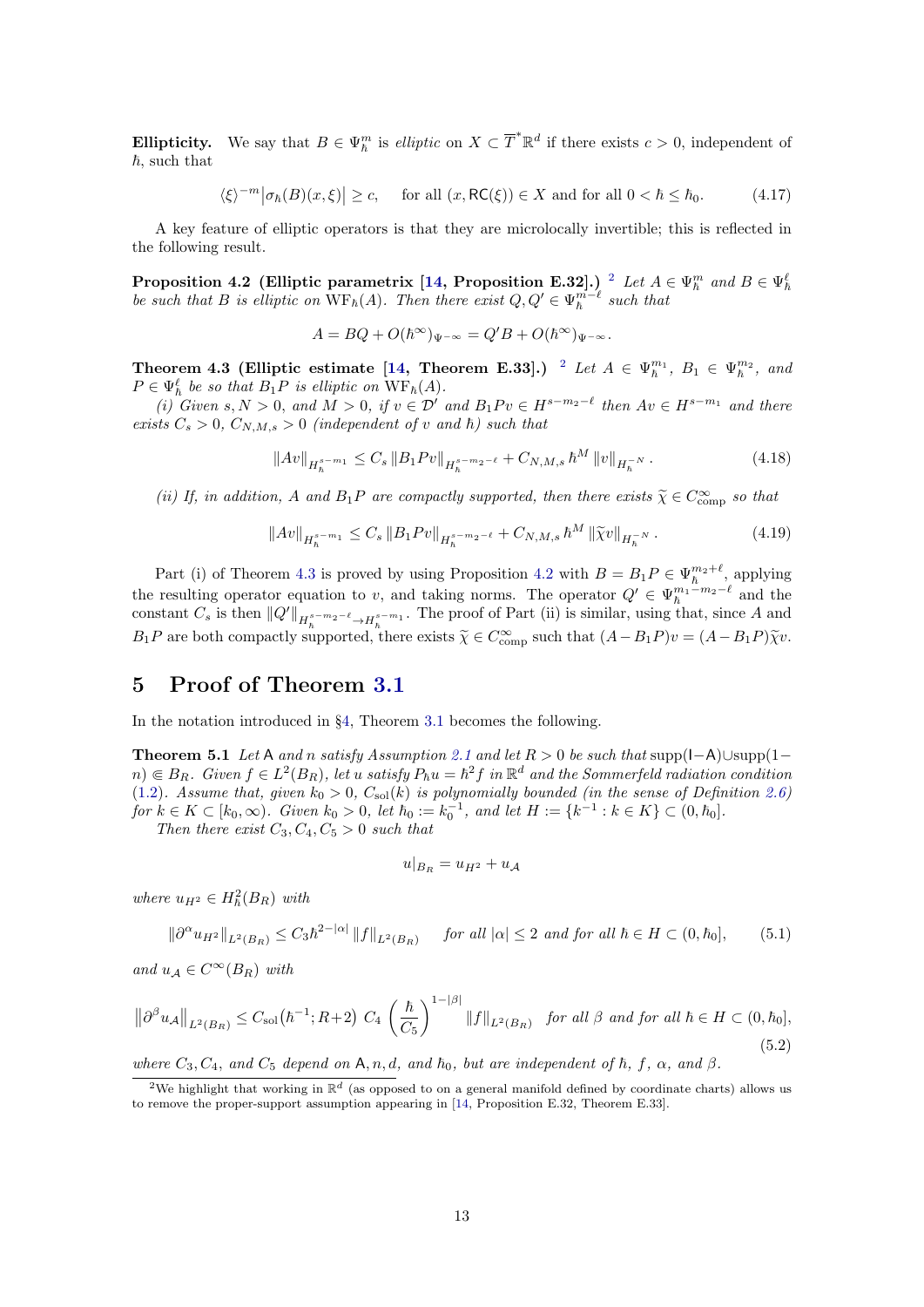### 5.1 Step 0: Restatement of bounds on the solution operator in semiclassical notation

The definition of  $C_{sol}$  (Definition [2.5\)](#page-5-2) implies that, in semiclassical notation,

<span id="page-13-5"></span>
$$
||u||_{H_h^1(B_R)} \le \hbar C_{\text{sol}}(\hbar^{-1}) ||f||_{L^2(B_R)} \quad \text{for all } \hbar > 0.
$$
 (5.3)

It is convenient to record here in semiclassical notation the bound on the solution operator when  $C_{\rm sol}$  is polynomially bounded.

Lemma 5.2 (Polynomial boundedness rewritten in terms of  $\hbar$ ) Given  $f \in L^2_{\text{comp}}(\mathbb{R}^d)$ , let  $u \in H^1_{loc}(\mathbb{R}^d)$  be the solution to

$$
P_{\hbar}u=\hbar^2 f
$$

satisfying the Sommerfeld radiation condition [\(1.2\)](#page-0-1) (with  $k = \hbar^{-1}$ ).

If  $C_{\text{sol}}(k)$  is polynomially bounded for  $k \in K \subset [k_0, \infty)$  (in the sense of Definition [2.6\)](#page-6-0), then there exists  $M > 0$  (independent of  $\hbar$ ) such that, given  $\chi \in C_{\text{comp}}^{\infty}(\mathbb{R}^d)$ , there exists  $C > 0$ (independent of  $\hbar$  but dependent on  $\chi$ ) such that

<span id="page-13-1"></span>
$$
\|\chi u\|_{L^2} \le C\hbar^{1-M} \|f\|_{L^2} \quad \text{for } \hbar \in H \subset (0, \hbar_0],
$$
 (5.4)

where  $\hbar_0 := k_0^{-1}$  and  $H := \{k^{-1} : k \in K\}.$ 

The bound [\(5.4\)](#page-13-1) also holds with  $\|\chi u\|_{L^2}$  replaced by  $\|\chi u\|_{H^1_h}$ , but we only need it in the form (5.4) for what follows.

### 5.2 Step 1: The definitions of  $u_A$  and  $u_{H^2}$ .

The cut-off functions  $\chi$  and  $\chi_{\mu}$ . Let  $\chi \in C_{\text{comp}}^{\infty}(\mathbb{R}^d; [0,1])$  be such that

<span id="page-13-3"></span>
$$
\chi = \begin{cases} 1 & \text{in } B_1 \\ 0 & \text{outside } B_2. \end{cases} \tag{5.5}
$$

For  $\mu > 0$ , let

<span id="page-13-4"></span>
$$
\chi_{\mu}(\cdot) := \chi\left(\frac{\cdot}{\mu}\right). \tag{5.6}
$$

We define  $\mu_0 = \mu_0(A, n)$  by

<span id="page-13-0"></span>
$$
\mu_0(\mathsf{A}, n) := \left(1 + \frac{2n_{\text{max}}}{A_{\text{min}}}\right). \tag{5.7}
$$

The reason for this definition is that it implies that

<span id="page-13-2"></span>if 
$$
|\xi|^2 \ge \mu_0
$$
 then  $\langle \xi \rangle^{-2} \sigma_{\hbar}(P) \ge \frac{A_{\min}}{2} > 0.$  (5.8)

Indeed, by [\(4.12\)](#page-11-0),

$$
\langle \xi \rangle^{-2} \sigma_{\hbar}(P) \ge \frac{A_{\min} |\xi|^2 - n_{\max}}{1 + |\xi|^2} = \frac{A_{\min}}{2} + \left(\frac{A_{\min}}{2}\right) \left(\frac{|\xi|^2 - 1 - 2n_{\max}/A_{\min}}{1 + |\xi|^2}\right),
$$

and [\(5.8\)](#page-13-2) follows. The importance of the property [\(5.8\)](#page-13-2) is explained at the end of this subsection.

The frequency cut-offs  $\Pi_L$  and  $\Pi_H$ . We define  $\Pi_L$  and  $\Pi_H$ , the projections on low and high frequencies respectively, by [\(1.9\)](#page-2-3) and [\(1.10\)](#page-2-4). The definition of the quantisation  $\mathcal{O}_{\mathcal{P}_{\hbar}}(4.8)$  $\mathcal{O}_{\mathcal{P}_{\hbar}}(4.8)$  and the change of variable  $\zeta = \xi/\hbar$  imply that

$$
\Pi_L = \text{Op}_\hbar \left( \chi_\mu (|\xi|^2) \right) \tag{5.9}
$$

and

$$
\Pi_H = I - \Pi_L. \tag{5.10}
$$

These definitions and the definition of  $\Psi_{\hbar}^{m}(\mathbb{R}^{d})$  in §[4](#page-9-0) imply that  $\Pi_{L} \in \Psi_{\hbar}^{-\infty}(\mathbb{R}^{d})$  and  $\Pi_{H} \in \Psi_{\hbar}^{0}(\mathbb{R}^{d})$ .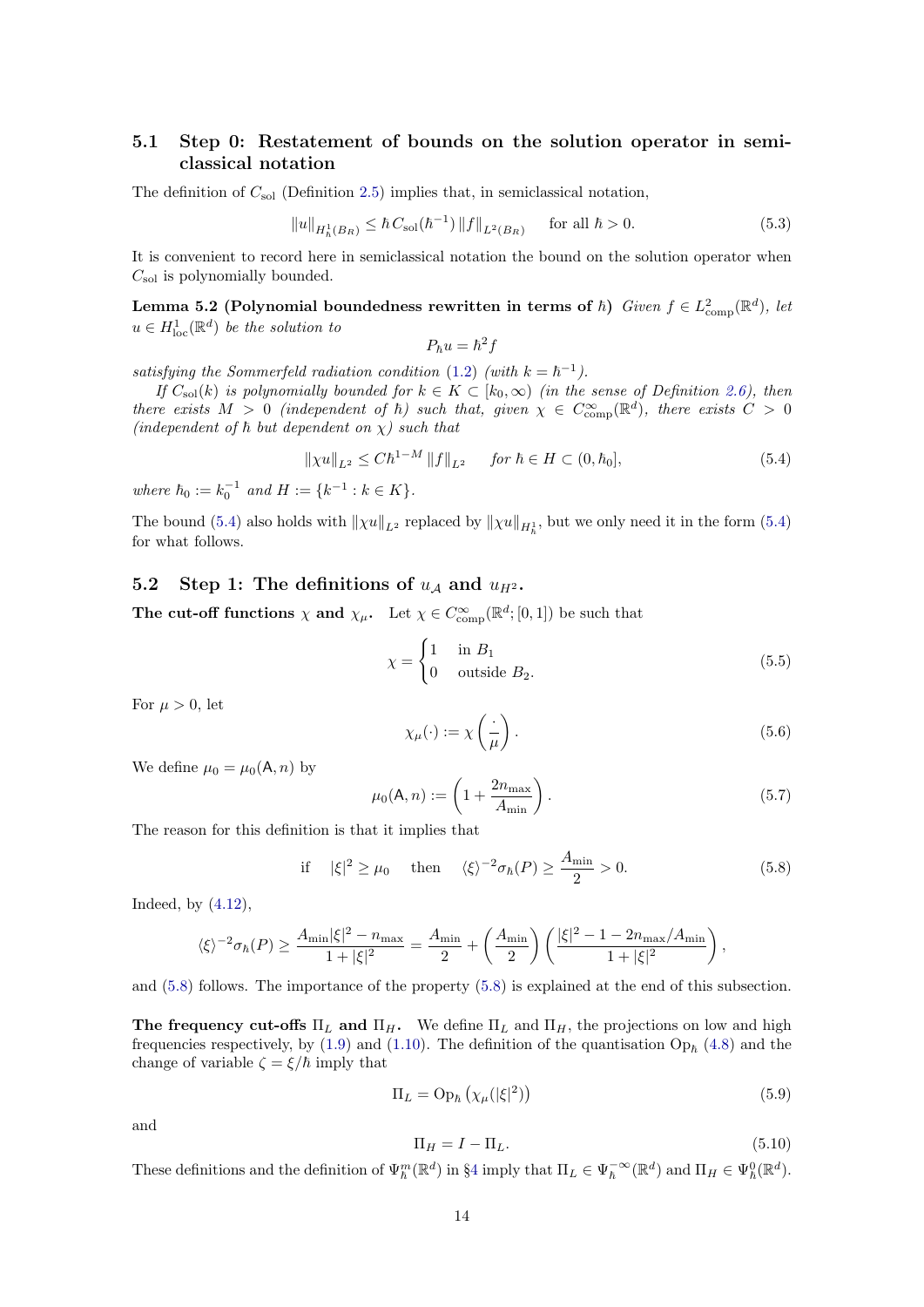

<span id="page-14-1"></span>Figure 5.1: The locations of  $WF_{\hbar}(\Pi_H)$  and  $WF_{\hbar}(\Pi_L)$ , the regions where the principal symbols of  $\Pi_H$  and  $\Pi_L$  equal one, and the region where  $P_h$  is elliptic.

The locations of the wavefront sets of the frequency cut-offs, and the regions where their symbols equal one. In Figure [5.1](#page-14-1) we show, as functions of  $|\xi|^2$ , the locations of  $\text{WF}_{\hbar}(\Pi_H)$ and  $WF_{\hbar}(\Pi_L)$ , and the regions where  $\sigma_{\hbar}(\Pi_H)$ , and  $\sigma_{\hbar}(\Pi_L)$  equal one. These locations/regions are obtained using [\(4.15\)](#page-11-4) and [\(4.10\)](#page-11-1) respectively. For example, since  $1 - \chi_{\mu}(|\xi|^2) = 1$  for  $|\xi|^2 \geq 2\mu$ and = 0 for  $|\xi|^2 \leq \mu$ , [\(4.10\)](#page-11-1) and [\(4.15\)](#page-11-4) imply that

$$
\sigma_{\hbar}(\Pi_H) = 1 \text{ on } \{\xi : |\xi|^2 \ge 2\mu\} \quad \text{and} \quad \text{WF}_{\hbar}(\Pi_H) \subset \{\xi : |\xi|^2 \ge \mu\}. \tag{5.11}
$$

We also record the following key consequence of the results summarised in Figure [5.1.](#page-14-1)

**Lemma 5.3** If  $\mu \geq \mu_0$ , then  $P_{\hbar}$  is elliptic on  $WF_{\hbar}(\Pi_H)$ .

This property is central to our proof of the bound [\(5.1\)](#page-12-5) on  $u_{H^2}$ , i.e., the high-frequency compo-nent. It is a consequence of [\(5.8\)](#page-13-2), and the reason why we choose  $\mu_0$  as in [\(5.7\)](#page-13-0) is for this ellipticity result to hold.

The definitions of  $u_{\mathcal{A}}$  and  $u_{H^2}$ . As described in §[1.2,](#page-1-3) we choose  $\varphi \in C_{\text{comp}}^{\infty}(\mathbb{R}^d)$  be equal to one on  $B_{R+1}$  and vanish outside  $B_{R+2}$ . We then let

<span id="page-14-3"></span>
$$
w:=\varphi u
$$

and we define

$$
u_{\mathcal{A}} := (\Pi_L w)|_{B_R}
$$
 and  $u_{H^2} := (\Pi_H w)|_{B_R}$ .

### <span id="page-14-0"></span>5.3 Step 2: Proof of the bound  $(5.2)$  on  $u_A$  (the low-frequency component)

Since  $\Pi_L \in \Psi_\hbar^{-\infty}$ , Part (iii) of Theorem [4.1,](#page-10-1) together with Sobolev embedding, gives  $\Pi_L w \in C^\infty$ . The definition of  $\Pi_L$  [\(1.9\)](#page-2-3) and Plancherel's identity [\(4.4\)](#page-9-4) for the standard (i.e. non semiclassical)

Fourier transform imply that

<span id="page-14-2"></span>
$$
\left\|\partial^{\beta}(\Pi_{L}w)\right\|_{L^{2}} = \frac{1}{(2\pi)^{d/2}} \left\| (\cdot)^{\beta} \mathcal{F}(\Pi_{L}w)(\cdot) \right\|_{L^{2}} = \frac{1}{(2\pi)^{d/2}} \left\| (\cdot)^{\beta} \chi_{\mu}\left(\hbar^{2}|\cdot|^{2}\right) \mathcal{F}w(\cdot) \right\|_{L^{2}}.
$$
 (5.12)

The definitions of  $\chi$  [\(5.5\)](#page-13-3) and  $\chi_{\mu}$  [\(5.6\)](#page-13-4) imply that  $\chi_{\mu}(\xi) = 0$  for  $|\xi| \geq 2\mu$ , so

$$
\chi_{\mu}\big(\hbar^2|\zeta|^2\big) = 0 \quad \text{ for } |\zeta| \ge \sqrt{2\mu} \,\hbar^{-1}.
$$

Using this fact, and then (in this order) the fact that  $|\chi_{\mu}| \leq 1$ , Plancherel's identity for the standard Fourier transform, the fact that  $\varphi = 0$  outside  $B_{R+2}$ , and the definition of  $C_{sol}$  [\(2.12\)](#page-5-1), we find from [\(5.12\)](#page-14-2) that

$$
\left\|\partial^{\beta}\left(\Pi_{L}\varphi u\right)\right\|_{L^{2}} \leq \frac{(2\mu)^{|\beta|/2}}{(2\pi)^{d/2}}\hbar^{-|\beta|}\left\|\chi_{\mu}\left(\hbar^{2}|\cdot|^{2}\right)\mathcal{F}(\varphi u)(\cdot)\right\|_{L^{2}}
$$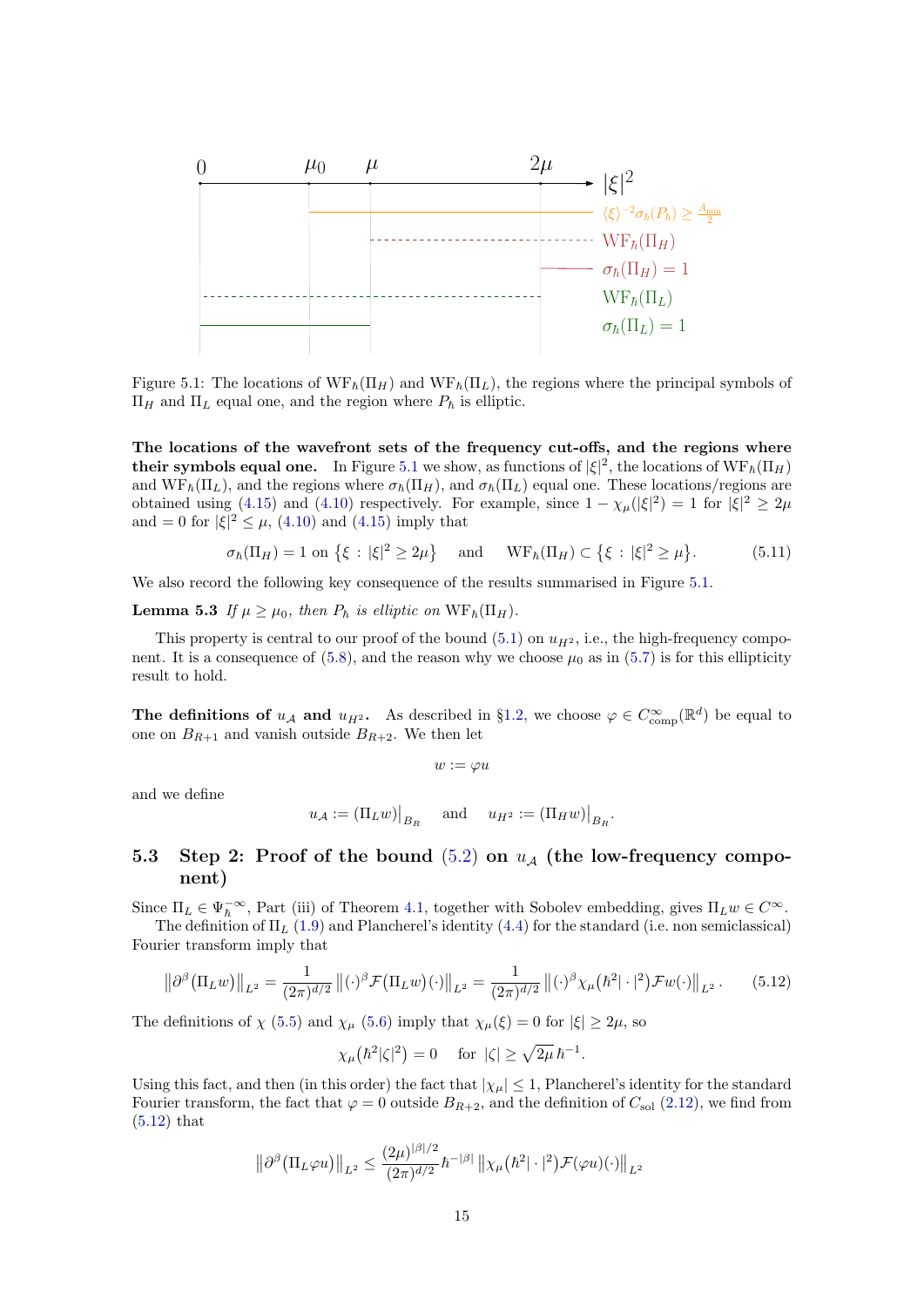$$
\leq \frac{(2\mu)^{|\beta|/2}}{(2\pi)^{d/2}} \hbar^{-|\beta|} \|\mathcal{F}(\varphi u)\|_{L^2} \leq (2\mu)^{|\beta|/2} \hbar^{-|\beta|} \|\varphi u\|_{L^2} \leq (2\mu)^{|\beta|/2} \hbar^{-|\beta|} \hbar C_{\text{sol}}(\hbar^{-1}; R + 2) \|f\|_{L^2(B_R)}.
$$

Since

$$
\left\|\partial^{\beta} u_{\mathcal{A}}\right\|_{L^{2}(B_{R})}=\left\|\partial^{\beta} (\Pi_{L} w)\right\|_{L^{2}(B_{R})}\leq \left\|\partial^{\beta} (\Pi_{L} w)\right\|_{L^{2}},
$$

the bound [\(5.2\)](#page-12-6) then follows with  $C_4 := \sqrt{2\mu}$  and  $C_5 := \sqrt{2\mu}$ .

### 5.4 Step 3: Proof of the bound  $(5.1)$  on  $u_{H^2}$  (the high-frequency component)

By the inequality  $(4.6)$ , it is sufficient to prove that

<span id="page-15-0"></span>
$$
\|\Pi_H w\|_{H_h^2} \le C_3 \hbar^2 \|f\|_{L^2(B_R)} \quad \text{for all } \hbar \in H \subset (0, \hbar_0). \tag{5.13}
$$

It is instructive to first prove [\(5.13\)](#page-15-0) under the assumption that  $C_{sol}(k) \lesssim 1$  (which, by Theorem [2.7](#page-6-2) is ensured if A and  $n$  are nontrapping). Indeed, as discussed in §[1.2,](#page-1-3) this proof only requires that  $P_{\hbar}$  is elliptic on  $WF_{\hbar}(\Pi_H)$ ; i.e., Lemma [5.3.](#page-14-3) Throughout the rest of this section, therefore, we assume that  $\mu \geq \mu_0$ , so that the result of Lemma [5.3](#page-14-3) holds.

#### <span id="page-15-5"></span>**5.4.1** Proof of [\(5.13\)](#page-15-0) under the assumption that  $C_{\text{sol}}(k) \lesssim 1$

We seek to apply Part (i) of Theorem [4.3](#page-12-1) with  $A = \Pi_H$  (so  $m_1 = 0$ ),  $B_1 = 1$  (so  $m_2 = 0$ ), and  $P = P_{\hbar}$  (so  $\ell = 2$ ). By Lemma [5.3,](#page-14-3)  $B_1P$  is elliptic on  $WF_{\hbar}(A)$ . We can therefore apply Theorem [4.3](#page-12-1) and obtain that, given  $N, N' > 0$ ,

<span id="page-15-1"></span>
$$
\left\|\Pi_{H}w\right\|_{H_{h}^{2}} \lesssim \|P_{\hbar}w\|_{L^{2}} + \hbar^{N'}\left\|w\right\|_{H_{h}^{-N}},\tag{5.14}
$$

where the omitted constant in  $\leq$  depends on N and N'. Since  $P_{\hbar}u = \hbar^2 f$ ,

 $P_{\hbar}w = [P_{\hbar}, \varphi]u + \hbar^2 \varphi f,$ 

where  $[\cdot,\cdot]$  is the standard commutator defined by  $[A_1, A_2] := A_1A_2 - A_2A_1$ , so that [\(5.14\)](#page-15-1) becomes

<span id="page-15-2"></span>
$$
\left\|\Pi_{H}w\right\|_{H_{h}^{2}} \lesssim \left\|[P_{\hbar},\varphi]u\right\|_{L^{2}} + \hbar^{2} \left\|f\right\|_{L^{2}} + \hbar^{N'} \left\|w\right\|_{H_{h}^{-N}}.
$$
\n(5.15)

Direct calculation, using the fact that supp  $\varphi \subset B_{R+2}$ , implies that  $\mathcal{L}_{\mathcal{L}}$ 

<span id="page-15-3"></span>
$$
\left\| [P_{\hbar}, \varphi] u \right\|_{L^2} \lesssim \hbar \left\| u \right\|_{H^1_{\hbar}(B_{R+2})},\tag{5.16}
$$

where the omitted constant depends on  $\varphi$ , and hence on R.

Combining [\(5.15\)](#page-15-2) and [\(5.16\)](#page-15-3), and recalling that  $\text{supp}\,\varphi \subset B_{R+2}$ , we have

$$
\left\|\Pi_H w\right\|_{H_h^2} \lesssim \hbar \left\|u\right\|_{H_h^1(B_{R+2})} + \hbar^2 \left\|f\right\|_{L^2(B_R)} + \hbar^{N'} \left\|u\right\|_{H_h^{-N}(B_{R+2})}.
$$

Choosing  $N = 0$  and  $N' = 1$ , and then using [\(5.3\)](#page-13-5), we obtain

<span id="page-15-4"></span>
$$
\left\| \Pi_H w \right\|_{H_h^2} \lesssim \hbar^2 \left( 1 + C_{\text{sol}}(\hbar^{-1}) \right) \| f \|_{L^2(B_R)}.
$$
 (5.17)

If  $C_{\rm sol}(\hbar^{-1}) \lesssim 1$ , then this implies [\(5.13\)](#page-15-0). However, if  $C_{\rm sol}(\hbar^{-1}) \gg 1$  (as occurs when  $C_{\rm sol}$  is polynomially bounded in the sense of Definition [2.6](#page-6-0) with  $M > 0$ ) then [\(5.17\)](#page-15-4) is a weaker bound than [\(5.13\)](#page-15-0).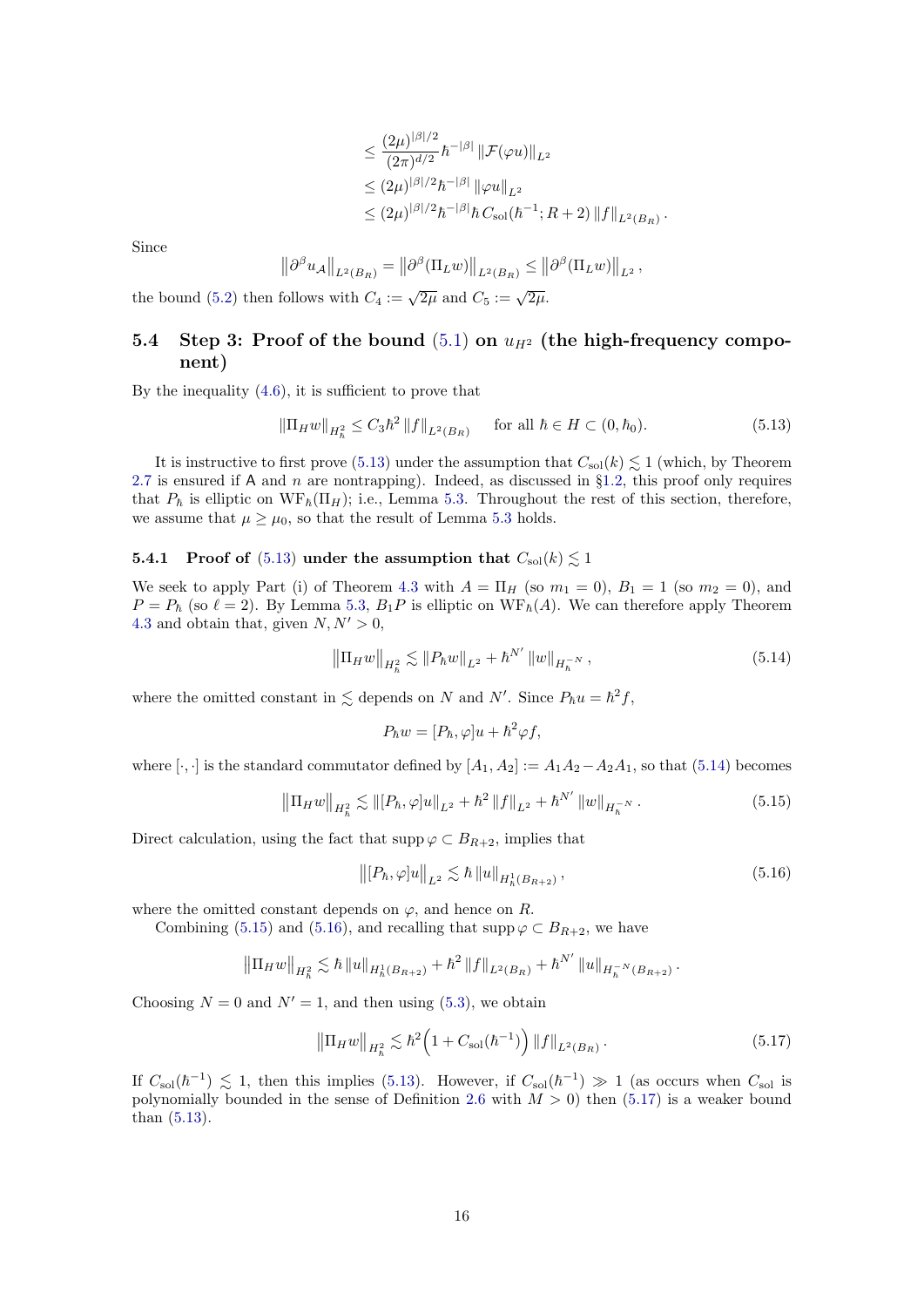#### 5.4.2 Proof of  $(5.13)$  under the assumption that  $C_{sol}(k)$  is polynomially bounded

Inspecting the argument in §[5.4.1,](#page-15-5) we see that the assumption that  $C_{\text{sol}}(k) \lesssim 1$  is needed to get a good bound on the commutator term  $[P_{\hbar}, \varphi]u$ . To remove this commutator term, one idea is to use the elliptic estimate in Part (i) of Theorem [4.3,](#page-12-1) using the fact that  $P_h$  is elliptic on  $WF_h(\Pi_H\varphi)$ , and apply the estimate with  $v := u$ . However, the error term would not be compactly supported and we would be unable to control it using the polynomial bound on the solution operator [\(5.4\)](#page-13-1). We therefore introduce additional spatial cut-offs on the left of  $\Pi_H\varphi$  and  $P_{\hbar}$  to create compactlysupported operators and have a compactly-supported error term thanks to Part (ii) of Theorem [4.3.](#page-12-1)

To this end, let  $\varphi_1, \varphi_2 \in C^{\infty}_{\text{comp}}(\mathbb{R}^d)$  be such that  $\varphi_1 = 1$  on supp  $\varphi$  and  $\varphi_2 = 1$  on supp  $\varphi_1$ ; we then write

<span id="page-16-2"></span>
$$
\Pi_H \varphi u = (1 - \varphi_1) \Pi_H \varphi u + \varphi_1 \Pi_H \varphi u.
$$
\n(5.18)

Since  $1 - \varphi_1 = 0$  on supp  $\varphi$ , using [\(4.14\)](#page-11-5) and [\(4.15\)](#page-11-4), we obtain that

$$
\operatorname{WF}_{\hbar} \left( (1 - \varphi_1) \Pi_H \varphi \right) \subset \overline{T}^* (\operatorname{supp} (1 - \varphi_1)) \cap \overline{T}^* (\operatorname{supp} \varphi) = \emptyset.
$$

Hence, by [\(4.16\)](#page-11-6),  $(1 - \varphi_1)\Pi_H\varphi = O(\hbar^{\infty})_{\Psi^{-\infty}}$ , and, by the definition of the residual class [\(4.9\)](#page-11-7), for any  $N \geq 1$  there exists  $C_N > 0$  so that

<span id="page-16-3"></span>
$$
\|(1 - \varphi_1)\Pi_H\varphi u\|_{H_h^2} = \|(1 - \varphi_1)\Pi_H\varphi\varphi_1 u\|_{H_h^2} \le C_N \hbar^N \|\varphi_1 u\|_{L^2},\tag{5.19}
$$

were we used the fact that  $\varphi_1 = 1$  on supp  $\varphi$  in the first equality.

<span id="page-16-1"></span>It therefore remains to control  $\varphi_1\Pi_H\varphi u$ ; to do this, we use the elliptic estimate of Theorem [4.3.](#page-12-1)

**Lemma 5.4**  $\varphi_2 P_{\hbar}$  is elliptic on  $W F_{\hbar}(\varphi_1 \Pi_H \varphi)$ .

*Proof.* By [\(4.14\)](#page-11-5) and [\(4.15\)](#page-11-4),  $WF_{\hbar}(\varphi_1\Pi_H\varphi) \subset \overline{T}^*(\text{supp }\varphi_1) \cap WF_{\hbar}\Pi_H$ . Since  $\varphi_2 = 1$  on supp  $\varphi_1$ , the result is a direct consequence of Lemma [5.3.](#page-14-3)

By the facts about compactly-supported operators recalled in §[4,](#page-9-0)  $\varphi_1\Pi_H\varphi$  and  $\varphi_2P_{\hbar}$  are compactly supported. Therefore, by Lemma [5.4,](#page-16-1) we can apply Part (ii) of Theorem [4.3](#page-12-1) with  $A = \varphi_1 \Pi_H \varphi, B_1 = \varphi_2, P = P_{\hbar}, m_1 = 0, m_2 = 0, \ell = 2$ . This result implies that there exists  $\widetilde{\chi} \in C_{\text{comp}}^{\infty}$ , and, for any  $N' \geq 1$ , there exists  $C_{N'} > 0$  such that

<span id="page-16-4"></span>
$$
\|\varphi_1\Pi_H\varphi u\|_{H_h^2} \lesssim \|\varphi_2 P_{\hbar} u\|_{L^2} + C_{N'} \hbar^{N'} \|\tilde{\chi} u\|_{L^2} = \hbar^2 \|\varphi_2 f\|_{L^2} + C_{N'} \hbar^{N'} \|\tilde{\chi} u\|_{L^2}.
$$
 (5.20)

Collecting [\(5.18\)](#page-16-2), [\(5.19\)](#page-16-3), [\(5.20\)](#page-16-4), using [\(5.4\)](#page-13-1), and choosing  $N = N' = M + 1$ , we obtain [\(5.13\)](#page-15-0).

### <span id="page-16-0"></span>6 Proof of Theorem [3.4](#page-7-0)

The two ingredients for the proof of Theorem [3.4](#page-7-0) are

- Lemma [6.4,](#page-17-1) which is the standard duality argument giving a condition for quasi-optimality to hold in terms of how well the solution of the adjoint problem is approximated by the finite-element space (measured by the quantity  $\eta(V_N)$  defined by [\(6.3\)](#page-17-3)), and
- Lemma [6.5](#page-17-2) that bounds  $\eta(V_N)$  using the decomposition from Theorem [3.1.](#page-6-1)

Regarding Lemma [6.4:](#page-17-1) we recall that this argument came out of ideas introduced in [\[43\]](#page-20-22), was then formalised in [\[42\]](#page-20-23), and has been used extensively in the analysis of the Helmholtz FEM; see, e.g., [\[1,](#page-19-18) [26,](#page-20-24) [33,](#page-20-25) [42,](#page-20-23) [35,](#page-20-0) [36,](#page-20-1) [51,](#page-20-26) [50,](#page-20-27) [12,](#page-19-19) [9,](#page-19-20) [31,](#page-20-28) [10,](#page-19-4) [17,](#page-19-21) [21,](#page-19-6) [16\]](#page-19-7).

Before stating Lemma [6.4](#page-17-1) we need to introduce some notation.

Definition 6.1 (The adjoint sesquilinear form  $a^*$  $adjoint$  sesquilinear form,  $a^*(u, v)$ , to the sesquilinear form  $a(\cdot, \cdot)$  defined in [\(2.4\)](#page-4-5) is given by

$$
a^*(u,v) := \overline{a(v,u)} = \int_{B_R} \left( (\mathsf{A}\nabla u) \cdot \overline{\nabla v} - k^2 nu\overline{v} \right) - \langle \gamma u, \mathsf{Dt} \mathsf{N}_k(\gamma v) \rangle_{\partial B_R}.
$$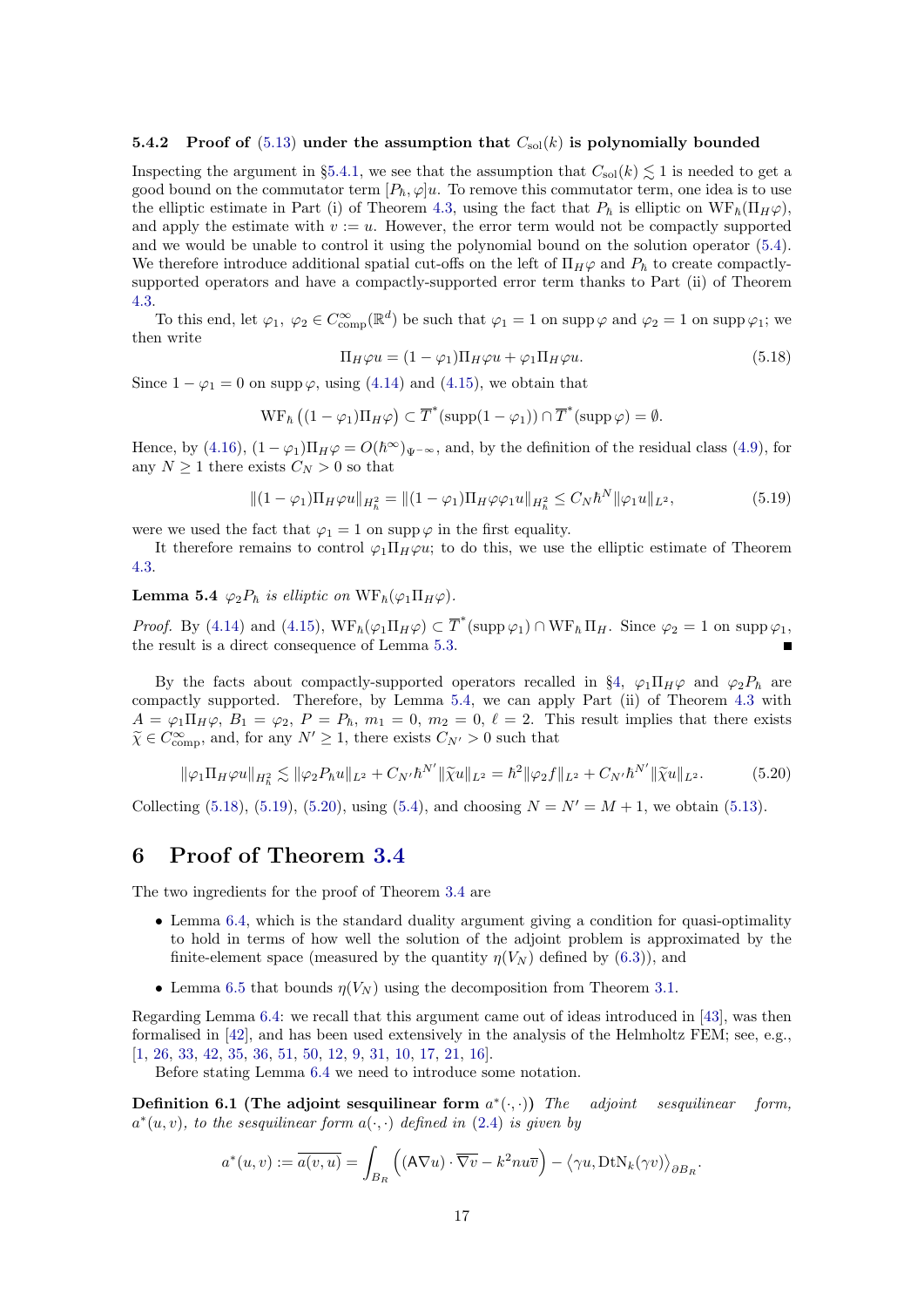A key role is played by the solution operator of the adjoint variational problem with data in  $L^2(B_R)$ ; we therefore introduce the following notation.

**Definition 6.2 (Adjoint solution operator**  $S^*$ ) Given  $f \in L^2(B_R)$ , let  $S^*f$  be defined as the solution of the variational problem

<span id="page-17-4"></span>find 
$$
\mathcal{S}^* f \in H^1(B_R)
$$
 such that  $a^*(\mathcal{S}^* f, v) = \int_{B_R} f \overline{v}$  for all  $v \in H^1(B_R)$ . (6.1)

Green's second identity applied to solutions of the Helmholtz equation satisfying the Sommer-feld radiation condition [\(1.2\)](#page-0-1) implies that  $\langle \text{DtN}_k \psi, \overline{\phi} \rangle_{\partial B_R} = \langle \text{DtN}_k \phi, \overline{\psi} \rangle_{\partial B_R}$  (see, e.g., [\[46,](#page-20-29) Lemma 6.13); thus  $a(\overline{v}, u) = a(\overline{u}, v)$  and so the definition [\(6.1\)](#page-17-4) implies that

<span id="page-17-6"></span>
$$
a(\overline{\mathcal{S}^*f}, v) = (\overline{f}, v)_{L^2(B_R)} \quad \text{for all } v \in H^1(B_R). \tag{6.2}
$$

**Definition 6.3**  $(\eta(V_N))$  Given a sequence of finite-dimensional spaces  $(V_N)_{N=0}^{\infty}$  (as described in §[2.3\)](#page-6-6), let

<span id="page-17-3"></span>
$$
\eta(V_N) := \sup_{0 \neq f \in L^2(B_R)} \min_{v_N \in V_N} \frac{\|S^* f - v_N\|_{H^1_k(B_R)}}{\|f\|_{L^2(B_R)}}.
$$
\n(6.3)

<span id="page-17-1"></span>Lemma 6.4 (Conditions for quasi-optimality) If

$$
k \eta(V_N) \le \frac{1}{C_{\text{cont}}} \sqrt{\frac{A_{\min}}{2(n_{\max} + A_{\min})}},
$$

then the Galerkin equations [\(2.15\)](#page-6-5) have a unique solution which satisfies

$$
||u - u_h||_{H^1_k(B_R)} \leq \frac{2C_{\text{cont}}}{A_{\min}} \left( \min_{v_N \in V_N} ||u - v_N||_{H^1_k(B_R)} \right).
$$

*Proof.* Using the inequality [\(2.10\)](#page-5-5), we see that  $a(\cdot, \cdot)$  satisfies the Gårding inequality

<span id="page-17-0"></span>
$$
\Re(a(v, v)) \ge A_{\min} \|v\|_{H_k^1(B_R)}^2 - 2k^2 (n_{\max} + A_{\min}) \|v\|_{L^2(B_R)}^2
$$
\n(6.4)

and the result follows from, e.g., the account [\[46,](#page-20-29) Theorem 6.32] of the standard duality argument with (in the notation of [\[46\]](#page-20-29))  $\alpha = A_{\text{min}}$  and  $C_{\mathcal{V}} = 2k^2 (n_{\text{max}} + A_{\text{min}})$ .

<span id="page-17-2"></span>Lemma 6.5 (Bound on  $\eta(V_N)$  using the decomposition from Theorem [3.1\)](#page-6-1) Let A and n satisfy Assumption [2.1](#page-4-2) and let  $R > 0$  be such that supp $(1 - A) \cup \text{supp}(1 - n) \in B_R$ . Let  $(V_N)_{N=0}^{\infty}$ be the piecewise-polynomial approximation spaces described in [\[35,](#page-20-0) §5]. There exists  $C_6, C_7, \sigma > 0$ , all independent of  $k, h$ , and  $p$ , such that

<span id="page-17-5"></span>
$$
k \eta(V_N) \leq C_6 C_3 \frac{hk}{p} \left( 1 + \frac{kh}{p} \right) + C_7 C_{\text{sol}}(k) \left[ \left( \frac{h}{h+\sigma} \right)^p \left( 1 + \frac{hk}{h+\sigma} \right) + k \left( \frac{kh}{\sigma p} \right)^p \left( \frac{1}{p} + \frac{kh}{\sigma p} \right) \right].
$$
\n
$$
(6.5)
$$

The constants  $C_6$  and  $\sigma$  only depend on the constants in [\[35,](#page-20-0) Assumption 5.2] defining the element maps from the reference element;  $C_7$  depends on these constants, and additionally on  $C_5$ .

Proof. This proof is very similar to the proof of [\[35,](#page-20-0) Theorem 5.5]. Indeed, [35, Theorem 5.5] proves a bound very similar to [\(6.5\)](#page-17-5) starting from bounds almost identical to the bounds [\(3.1\)](#page-7-1) and [\(3.2\)](#page-7-3) (recalling Remark [3.3](#page-7-6) about notation). The only difference is that the bound [\(3.2\)](#page-7-3) contains  $C_{\rm sol}$ , which depends on k (whereas in [\[35\]](#page-20-0)  $C_{\rm sol} \sim 1$ ), and so we now need to keep track of how  $C_{\rm sol}$ enters the proof of [\[35,](#page-20-0) Theorem 5.5].

From the definition [\(6.3\)](#page-17-3), it is sufficient to show that, given  $f \in L^2(B_R)$ , there exists  $w_N \in V_N$ such that

<span id="page-17-7"></span>
$$
\|\mathcal{S}^* f - w_N\|_{H^1_k(B_R)} \le C \|f\|_{L^2(B_R)},
$$
\n(6.6)

where C is the right-hand side of [\(6.5\)](#page-17-5) divided by k. Let  $v := \mathcal{S}^* f$ ; by [\(6.2\)](#page-17-6) and Part (i) of Lemma [2.3,](#page-4-4)  $\overline{v}$  satisfies the assumptions of Theorem [3.1](#page-6-1) with f replaced by  $\overline{f}$ , and so the bounds [\(3.1\)](#page-7-1) and  $(3.2)$  hold with u replaced by v.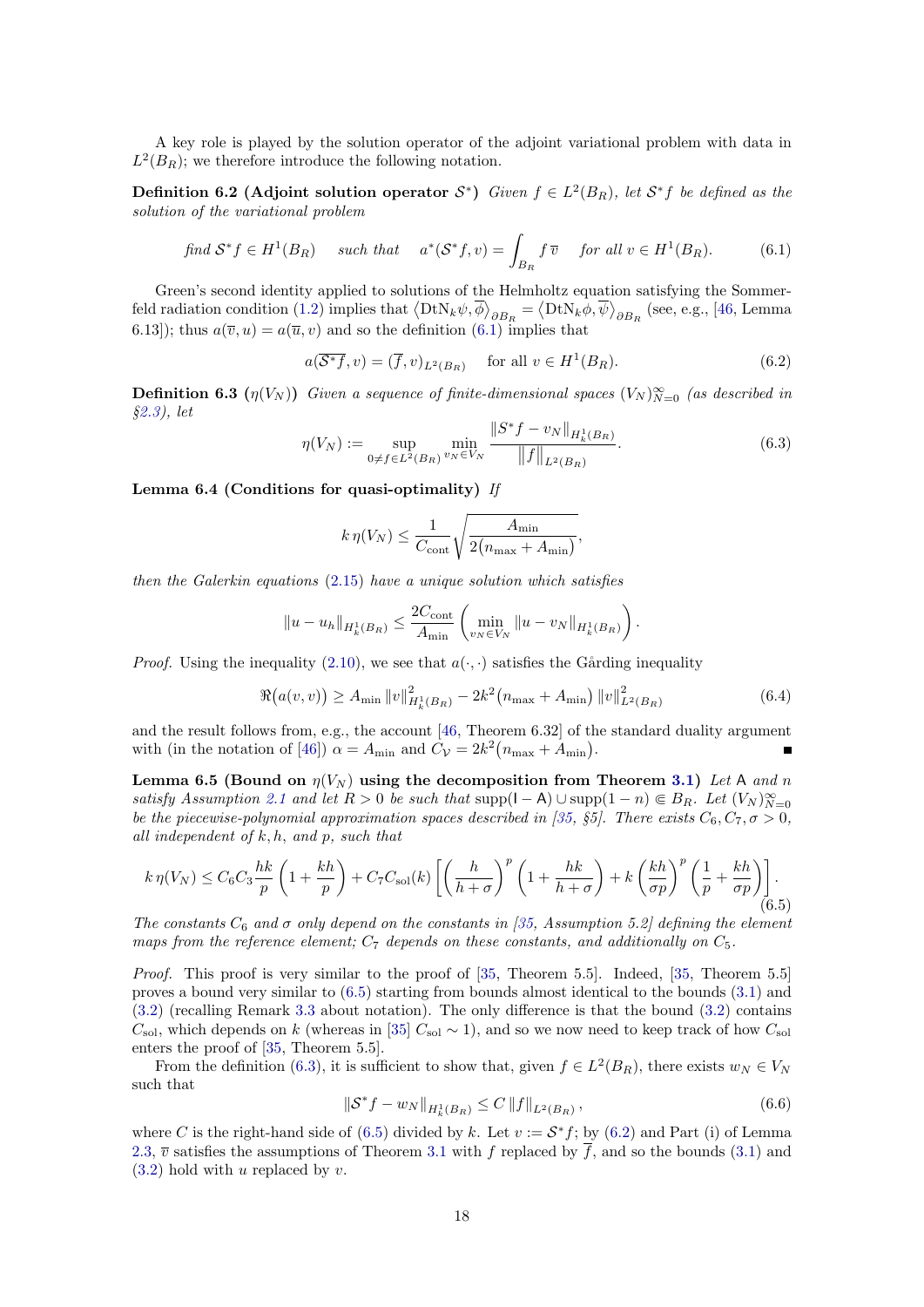By [\[35,](#page-20-0) First equation on Page 1896] (which uses [\[35,](#page-20-0) Theorem B.4]), the bound [\(3.6\)](#page-8-2) holds, and thus there exists  $w_N^{(1)} \in V_N$  such that

$$
\left\|v_{H^2} - w_N^{(1)}\right\|_{H^1_k(B_R)} \le C_6 \frac{h}{p} \left(1 + \frac{kh}{p}\right) |v|_{H^2(B_R)}
$$

and so

<span id="page-18-0"></span>
$$
\left\| v_{H^2} - w_N^{(1)} \right\|_{H^1_k(B_R)} \le C_6 \frac{h}{p} \left( 1 + \frac{kh}{p} \right) C_3 \left\| f \right\|_{L^2(B_R)} \tag{6.7}
$$

by [\(3.1\)](#page-7-1).

For the approximation of  $v_A$ , the only change to the argument in [\[35\]](#page-20-0) is that a multiplicative factor of  $(C_{sol})^2$  must be included on the right-hand side of [\[35,](#page-20-0) Equation 5.8]. Then [35, Equations 5.8 and 5.9] implies that there exists  $C_7$  and  $w_N^{(2)} \in V_N$  such that

<span id="page-18-1"></span>
$$
k \left\| v_A - w_N^{(2)} \right\|_{H_k^1(B_R)} \le C_7 C_{\text{sol}}(k) \left[ \left( \frac{h}{h+\sigma} \right)^p \left( 1 + \frac{hk}{h+\sigma} \right) + k \left( \frac{kh}{\sigma p} \right)^p \left( \frac{1}{p} + \frac{kh}{\sigma p} \right) \right] \|f\|_{L^2(B_R)} \tag{6.8}
$$

(observe that this equation is identical to [\[35,](#page-20-0) Last equation on Page 1896] except for the factor  $C_{\rm sol}$  on the right-hand side).

Let  $w_N := w_N^{(1)} + w_N^{(2)}$ . By the triangle inequality, the decomposition  $v = v_{H^2} + v_{\mathcal{A}}$  on  $B_R$ , and the inequalities  $(6.7)$  and  $(6.8)$ , the inequality  $(6.6)$  holds with C the right-hand side of  $(6.5)$  and the proof is complete.

<span id="page-18-3"></span>Corollary 6.6 (Conditions under which  $k \eta(V_N)$  is arbitrarily small) Let the assumptions of Lemma [6.5](#page-17-2) hold. Given  $\varepsilon > 0$  and  $k_0 > 0$ , there exists  $C_1, C_2 > 0$ , depending only on  $\varepsilon, C_3, C_6, C_7, \sigma, \text{ and } k_0, \text{ such that if}$ 

$$
\frac{hk}{p} \leq C_1 \quad \text{and} \quad p \geq C_2 \Big( 1 + \log k + \log \big( C_{\rm sol}(k) \big) \Big),
$$

then

$$
k \eta(V_N) \leq \varepsilon \quad \text{for all } k \geq k_0.
$$

Proof. This proof is essentially identical to the proofs of [\[35,](#page-20-0) Corollary 5.6] and [\[36,](#page-20-1) Theorem 5.8]. First choose  $C_1$  sufficiently small such that  $C_1 < \sigma$  and

$$
C_6 C_3 C_1 (1 + C_1) \leq \frac{\varepsilon}{2}
$$

From the bound on  $k\eta(V_N)$  [\(6.5\)](#page-17-5), it is then sufficient to show that

<span id="page-18-2"></span>
$$
C_7 C_{sol}(k) \left[ \left( \frac{h}{h+\sigma} \right)^p \left( 1 + \frac{hk}{h+\sigma} \right) + k \left( \frac{kh}{\sigma p} \right)^p \left( \frac{1}{p} + \frac{kh}{\sigma p} \right) \right]
$$
(6.9)

can be made  $\leq \varepsilon/2$ . Let

$$
\theta_1 := \frac{h}{h+\sigma}
$$
 and  $\theta_2 := \frac{\mathcal{C}_1}{\sigma}$ ,

so that [\(6.9\)](#page-18-2) is bounded by

$$
C_7 C_{\rm sol}(k) \left[ (\theta_1)^p \left( 1 + \frac{\mathcal{C}_1 p}{\sigma} \right) + k (\theta_2)^p \left( \frac{1}{p} + \frac{\mathcal{C}_1}{\sigma} \right) \right];
$$

the result then follows since  $\theta_1, \theta_2 < 1$ .

Proof of Theorem [3.4.](#page-7-0) This follows by combining Lemma [6.4](#page-17-1) and Corollary [6.6.](#page-18-3)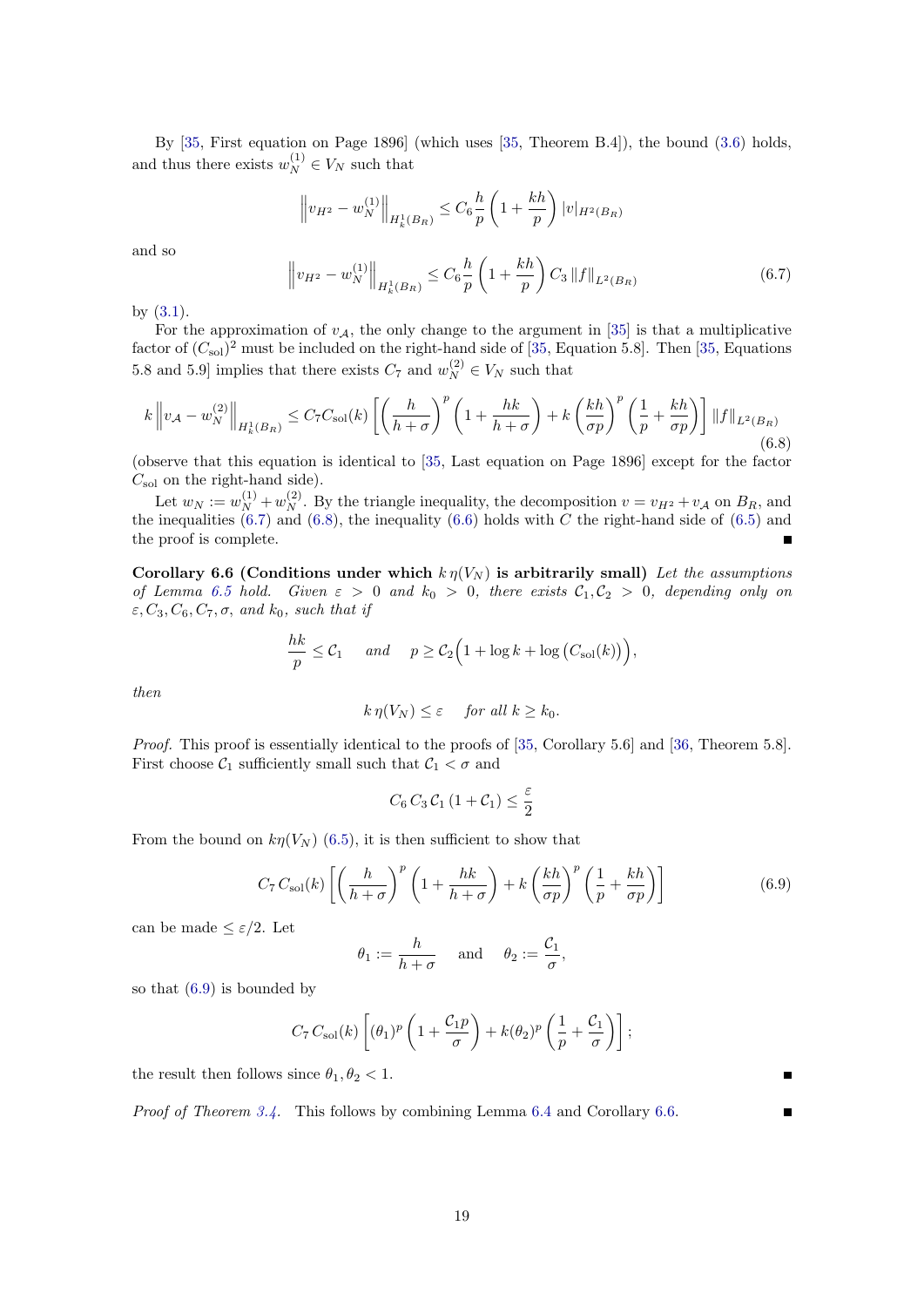### Acknowledgements

The authors thank Martin Averseng (ETH Zürich) and an anonymous referee for highlighting simplifications of the arguments in a earlier version of the paper. We also thank Théophile Chaumont-Frelet (INRIA, Nice) for useful discussions about the results of [\[35\]](#page-20-0), [\[36\]](#page-20-1). DL and EAS acknowledge support from EPSRC grant EP/1025995/1. JW was partly supported by Simons Foundation grant 631302.

### References

- <span id="page-19-18"></span>[1] A. K. Aziz, R. B. Kellogg, and A. B. Stephens, A two point boundary value problem with a rapidly oscillating solution, Numer. Math., 53 (1988), pp. 107–121.
- <span id="page-19-1"></span>[2] I. M. BABUŠKA AND S. A. SAUTER, Is the pollution effect of the FEM avoidable for the Helmholtz equation considering high wave numbers?, SIAM Review, (2000), pp. 451–484.
- <span id="page-19-3"></span>[3] H. BARUCQ, T. CHAUMONT-FRELET, AND C. GOUT, Stability analysis of heterogeneous Helmholtz problems and finite element solution based on propagation media approximation, Math. Comp., 86 (2017), pp. 2129–2157.
- <span id="page-19-11"></span>[4] M. BERNKOPF, T. CHAUMONT-FRELET, AND J. M. MELENK, Stability and convergence of Galerkin discretizations of the Helmholtz equation in piecewise smooth media, [https://numericalwaves.sciencesconf.org/data/](https://numericalwaves.sciencesconf.org/data/program/abstract_melenk.pdf) [program/abstract\\_melenk.pdf](https://numericalwaves.sciencesconf.org/data/program/abstract_melenk.pdf), (2020).
- <span id="page-19-14"></span>[5] N. Burq, Décroissance des ondes absence de de l'énergie locale de l'équation pour le problème extérieur et absence de resonance au voisinage du réel, Acta Math., 180 (1998), pp. 1–29.
- <span id="page-19-16"></span>[6]  $\_\_\_\_\$  Semi-classical estimates for the resolvent in nontrapping geometries, International Mathematics Research Notices, 2002 (2002), pp. 221–241.
- <span id="page-19-13"></span>[7] S. N. Chandler-Wilde and P. Monk, Wave-number-explicit bounds in time-harmonic scattering, SIAM J. Math. Anal., 39 (2008), pp. 1428–1455.
- <span id="page-19-2"></span>[8] T. CHAUMONT-FRELET, On high order methods for the heterogeneous Helmholtz equation, Computers & Mathematics with Applications, 72 (2016), pp. 2203–2225.
- <span id="page-19-20"></span>[9] T. CHAUMONT-FRELET AND S. NICAISE, High-frequency behaviour of corner singularities in Helmholtz problems, ESAIM: Math. Model. Numer. Anal., 52 (2018), pp. 1803–1845.
- <span id="page-19-4"></span>[10] , Wavenumber explicit convergence analysis for finite element discretizations of general wave propagation problem, IMA J. Numer. Anal., 40 (2020), pp. 1503–1543.
- <span id="page-19-17"></span>[11] M. COSTABEL, M. DAUGE, AND S. NICAISE, Corner Singularities and Analytic Regularity for Linear Elliptic Systems. Part I: Smooth domains., (2010). [https://hal.archives-ouvertes.fr/file/index/docid/453934/](https://hal.archives-ouvertes.fr/file/index/docid/453934/filename/CoDaNi_Analytic_Part_I.pdf) [filename/CoDaNi\\_Analytic\\_Part\\_I.pdf](https://hal.archives-ouvertes.fr/file/index/docid/453934/filename/CoDaNi_Analytic_Part_I.pdf).
- <span id="page-19-19"></span>[12] Y. Du AND H. Wu, Preasymptotic error analysis of higher order FEM and CIP-FEM for Helmholtz equation with high wave number, SIAM J. Numer. Anal., 53 (2015), pp. 782–804.
- <span id="page-19-15"></span>[13] J. J. DUISTERMAAT AND L. HÖRMANDER, Fourier integral operators. ii, Acta mathematica, 128 (1972), pp. 183– 269.
- <span id="page-19-9"></span>[14] S. DYATLOV AND M. ZWORSKI, Mathematical theory of scattering resonances, vol. 200 of Graduate Studies in Mathematics, American Mathematical Society, 2019.
- <span id="page-19-0"></span>[15] S. ESTERHAZY AND J. M. MELENK, On stability of discretizations of the Helmholtz equation, in Numerical Analysis of Multiscale Problems, I. G. Graham, T. Y. Hou, O. Lakkis, and R. Scheichl, eds., Springer, 2012, pp. 285–324.
- <span id="page-19-7"></span>[16] J. GALKOWSKI, E. A. SPENCE, AND J. WUNSCH, *Optimal constants in nontrapping resolvent estimates*, Pure and Applied Analysis, 2 (2020), pp. 157–202.
- <span id="page-19-21"></span>[17] D. GALLISTL, T. CHAUMONT-FRELET, S. NICAISE, AND J. TOMEZYK, Wavenumber explicit convergence analysis for finite element discretizations of time-harmonic wave propagation problems with perfectly matched layers, hal preprint 01887267, (2018).
- <span id="page-19-5"></span>[18] M. Ganesh and C. Morgenstern, A coercive heterogeneous media Helmholtz model: formulation, wavenumber-explicit analysis, and preconditioned high-order FEM, Numerical Algorithms, (2019), pp. 1–47.
- <span id="page-19-8"></span>[19] S. Gong, I. G. Graham, and E. A. Spence, Domain decomposition preconditioners for high-order discretisations of the heterogeneous Helmholtz equation, IMA J. Num. Anal., 41 (2021), pp. 2139–2185.
- <span id="page-19-12"></span>[20] I. G. Graham, O. R. Pembery, and E. A. Spence, The Helmholtz equation in heterogeneous media: a priori bounds, well-posedness, and resonances, Journal of Differential Equations, 266 (2019), pp. 2869–2923.
- <span id="page-19-6"></span>[21] I. G. GRAHAM AND S. A. SAUTER, Stability and finite element error analysis for the Helmholtz equation with variable coefficients, Math. Comp., 89 (2020), pp. 105–138.
- <span id="page-19-10"></span>[22] B. HELFFER AND D. ROBERT, Calcul fonctionnel par la transformation de Mellin et opérateurs admissibles, J. Funct. Anal., 53 (1983), pp. 246–268.